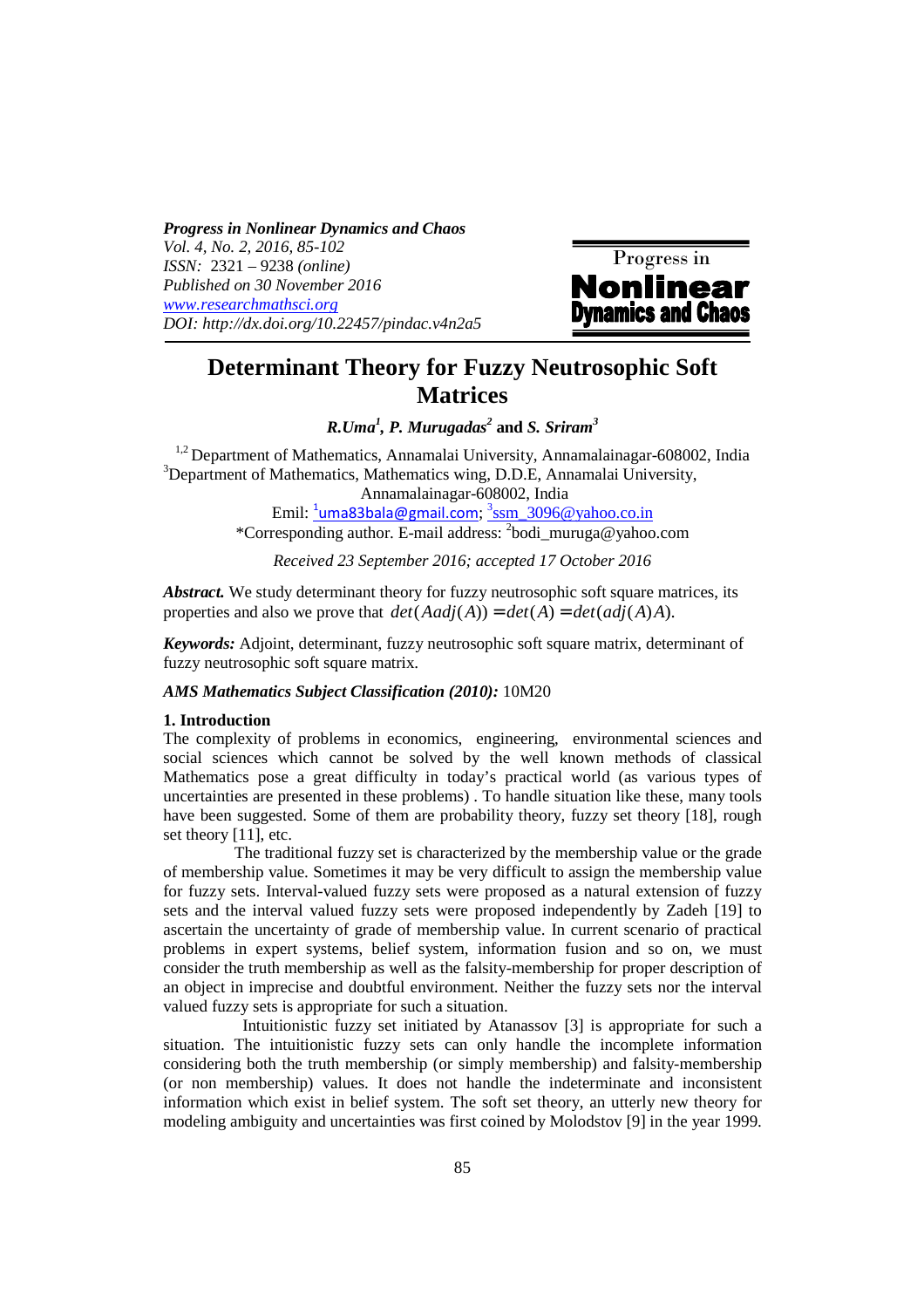Soft set theory research is carried out as a new trend and it shows much appreciable development well received by the users of the field.

 Fuzzy matrices play crucial role in Science and Technology. Sometimes the issues cannot be solved by classical matrix theory when they occur in an uncertain environment and this failure is inevitable. Thomason [14] initiated the fuzzy matrices to represent fuzzy relation in a system based on fuzzy set theory and discussed about the convergence of power of fuzzy matrix. In 1995, Smarandache introduced the concept of neutrosophy. In neutrosophic logic, each proposition is approximated to have the percentage of truth in a subset T, the percentage of indeterminancy in a subset I and the percentage of falsity in a subset F, so that this neutrosophic logic is called an extension of fuzzy logic. In fact this mathematical tool is used to handle problems like imprecision, indeterminancy and inconsistency of data etc.

Maji et al. [5], initiated the concept of fuzzy soft set with some properties regarding fuzzy soft union, intersection, complement of fuzzy soft set. Moreover Maji et al. [6,10] extended soft sets to intuitionistic fuzzy soft sets and neutrosophic soft sets and the concept of neutrosophic set was introduced by Smarandache [12] which is a generalization of fuzzy logic and several related systems.

 Yang and Ji [17], introduced a matrix representation of fuzzy soft set and applied it in decision making problems. Bora et al. [8] introduced the intuitionistic fuzzy soft matrices and applied in the application of a Medical diagnosis.

Sumathi and Arokiarani [13] introduced new operation on fuzzy neutrosophic soft matrices. Dhar et al. [7] have also defined neutrosophic fuzzy matrices and studied square neutrosophic fuzzy matrices. Uma et al. [15,16], introduced two types of fuzzy neutrosophic soft matrices and have discussed determinant and adjoint of fuzzy neutrosophic soft matrices. Kim et al. [4], introduced the concept of determinant theory for fuzzy matrices.

 In this paper, some elementary properties of determinant theory for fuzzy neutrosophic soft square matrices have been established and some theorems including  $det(A(adi A)) = det(A) = det(adi (A)A)$ , where  $det(A)$  denotes the determinant of *A* and  $adi(A)$  denotes the adjoint matrix of A.

#### **2. Preliminaries**

**Definition 2.1.** [12] A neutrosophic set A on the universe of discourse X is defined as  $A = \{ \langle x, T_A(x), I_A(x), F_A(x) \rangle, x \in X \},\$ 

where  $T, I, F: X \to \ ]^0,1^+[$  and  $^0 \leq T_A(x) + I_A(x) + F_A(x) \leq 3^+$  (1) From philosophical point of view the neutrosophic set takes the value from real standard or non-standard subsets of  $\begin{bmatrix} 0 \\ 1 \end{bmatrix}$ . But in real life application especially in scientific and Engineering problems it is difficult to use neutrosophic set with value from real standard or non-standard subset of  $\begin{bmatrix} 0 \\ 0 \\ 1 \end{bmatrix}$ . Hence we consider the neutrosophic set which takes the value from the subset of  $[0,1]$ . Therefore we can rewrite the equation  $(1)$ as  $0 \leq T_A(x) + I_A(x) + F_A(x) \leq 3$ .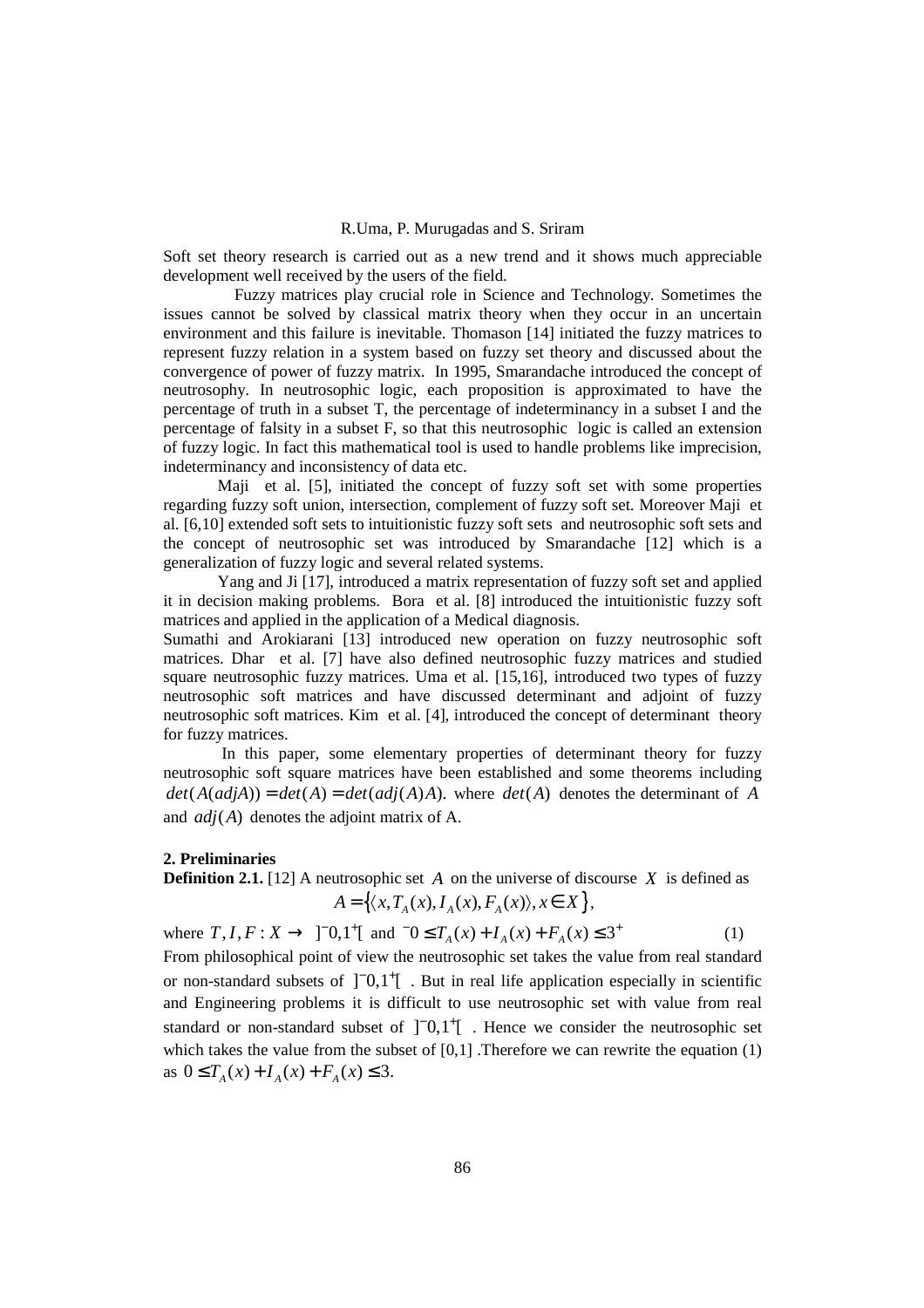In short an element  $\tilde{a}$  in the neutrosophic set A, can be written as  $\tilde{a} = \langle a^T, a^T, a^F \rangle$ , where  $a^T$  denotes degree of truth,  $a^T$  denotes degree of indeterminacy,  $a^F$  denotes degree of falsity such that  $0 \le a^T + a^T + a^F \le 3$ .

**Example 2.2.** Assume that the universe of discourse  $X = \{x_1, x_2, x_3\}$ , where  $x_1, x_2$ , and  $x_3$  characterizes the quality, reliability, and the price of the objects. It may be further assumed that the values of  $\{x_1, x_2, x_3\}$  are in [0,1] and they are obtained from some investigations of some experts. The experts may impose their opinion in three components viz; the degree of goodness, the degree of indeterminacy and the degree of poorness to explain the characteristics of the objects. Suppose *A* is a Neutrosophic Set (NS) of *X*, such that  $A = \{ \langle x_1, 0.4, 0.5, 0.3 \rangle, \langle x_2, 0.7, 0.2, 0.4 \rangle, \langle x_3, 0.8, 0.3, 0.4 \rangle \},\$ where for  $x_1$  the degree of goodness of quality is 0.4, degree of indeterminacy of quality is 0.5 and degree of falsity of quality is 0.3, etc.

**Definition 2.3.** [9] Let U be an initial universe set and E be a set of parameters. Let P(U) denotes the power set of U. Consider a nonempty set A,  $A \subset E$ . A pair (F,A) is called a soft set over U, where F is a mapping given by  $F : A \rightarrow P(U)$ .

**Definition 2.4.** [1] Let *U* be an initial universe set and *E* be a set of parameters. Consider a non empty set A,  $A \subseteq E$ . Let  $P(U)$  denotes the set of all fuzzy neutrosophic sets of  $U$ . The collection  $(F, A)$  is termed to be the Fuzzy Neutrosophic Soft Set (FNSS) over U, Where F is a mapping given by  $F: A \rightarrow P(U)$ . Hereafter we simply consider  $A$  as FNSS over  $U$  instead of  $(F, A)$ .

**Definition 2.5.** [2] Let  $U = \{c_1, c_2, \dots c_m\}$  be the universal set and *E* be the set of parameters given by  $E = \{e_1, e_2, \dots e_n\}$ . Let  $A \subseteq E$ . A pair  $(F, A)$  be a FNSS over *U*. Then the subset of  $U \times E$  is defined by  $R_A = \{(u, e) : e \in A, u \in F_A(e)\}$  which is called a relation form of  $(F_A, E)$ . The membership function, indeterminacy membership function and non membership function are written by  $T_{R_A}: U \times E \to [0,1]$ ,  $I_{R_A}: U \times E \to [0,1]$  and  $F_{R_A}: U \times E \to [0,1]$  where  $T_{R_A}(u,e) \in [0,1], I_{R_A}(u,e) \in [0,1]$ and  $F_{R_A}(u, e) \in [0,1]$  are the membership value, indeterminacy value and non membership value respectively of  $u \in U$  for each  $e \in E$ .

If  $[(T_{ii}, I_{ii}, F_{ii})] = [(T_{ii}(u_i, e_i), I_{ii}(u_i, e_i), F_{ii}(u_i, e_i)]$  we define a matrix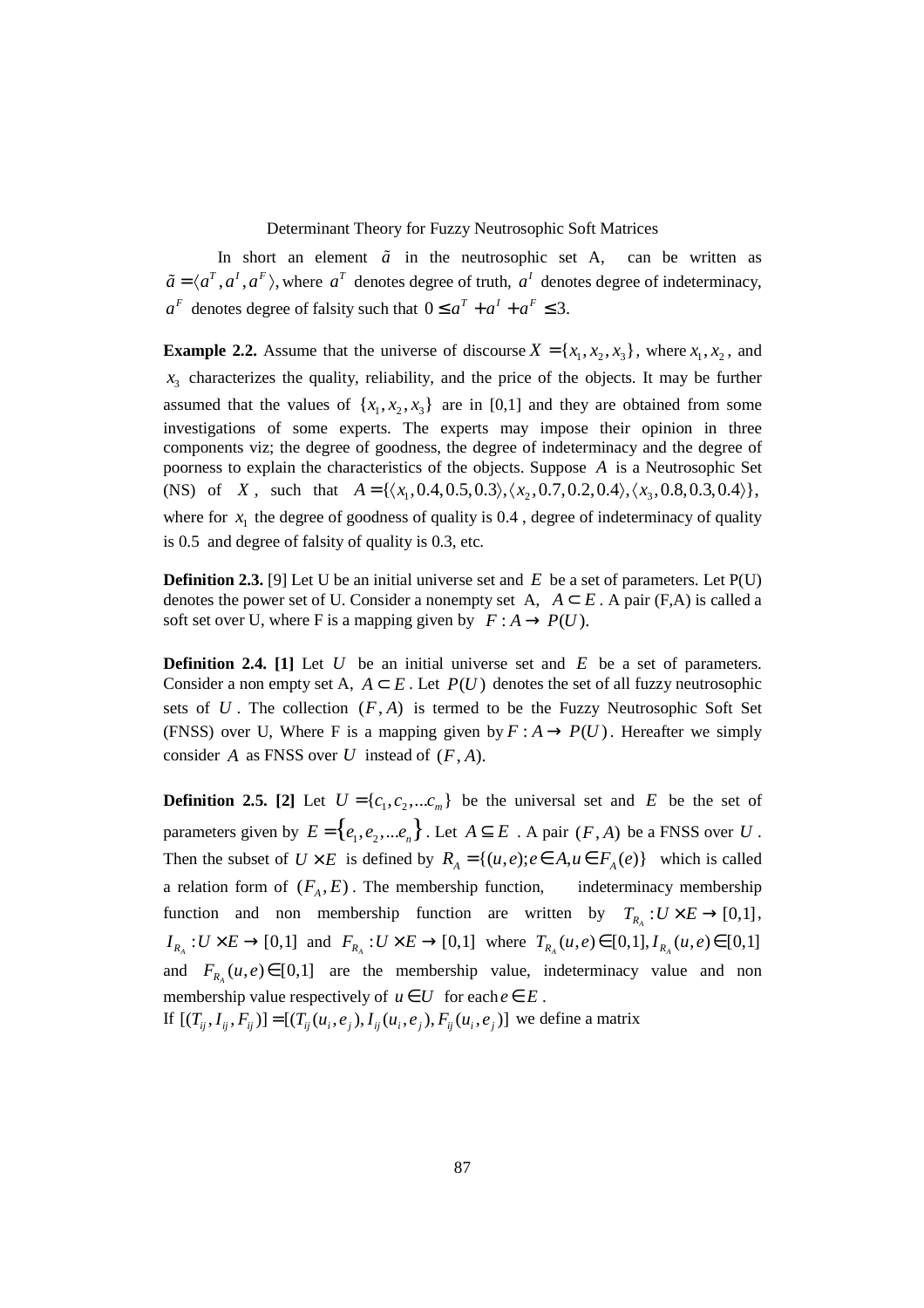$$
\begin{bmatrix}\n\langle T_{ij}, I_{ij}, F_{ij} \rangle\n\end{bmatrix}_{m \times n} = \begin{bmatrix}\n\langle T_{11}, I_{11}, F_{11} \rangle & \langle T_{12}, I_{12}, F_{12} \rangle & \cdots & \langle T_{1n}, I_{1n}, F_{1n} \rangle \\
\langle T_{21}, I_{21}, F_{21} \rangle & \langle T_{22}, I_{22}, F_{22} \rangle & \cdots & \langle T_{2n}, I_{2n}, F_{2n} \rangle \\
\vdots & \vdots & \vdots \\
\langle T_{m1}, I_{m1}, F_{m1} \rangle & \langle T_{m2}, I_{m2}, F_{m2} \rangle & \cdots & \langle T_{mn}, I_{mn}, F_{mn} \rangle\n\end{bmatrix}
$$
\nThis is called an  $m \times n$  FNSM of the FNSS (F<sub>A</sub>, E) over U.

**Definition 2.6. [15]** Let  $U = \{c_1, c_2...c_m\}$  be the universal set and *E* be the set of parameters given by  $E = \{e_1, e_2, \dots e_n\}$ . Let  $A \subseteq E$ . A pair  $(F, A)$  be a fuzzy neutrosophic soft set. Then fuzzy neutrosophic soft set  $(F, A)$  in a matrix form as  $A_{m \times n} = (a_{ij})_{m \times n}$  or  $A = (a_{ij})$ ,  $i = 1, 2, \dots m$ ,  $j = 1, 2, \dots n$  where  $(T(c_i, e_i), I(c_i, e_i), F(c_i, e_i))$  if  $(a_{ii})$  $\mathfrak{c}_i, \mathfrak{e}_j, \mathfrak{c}_i, \mathfrak{e}_i, \mathfrak{e}_j, \mathfrak{c}_i, \mathfrak{c}_i, \mathfrak{e}_j, \mathfrak{c}_j$ *ij*  $T(c_i, e_i), I(c_i, e_i), F(c_i, e_i)$  if  $e_i \in A$ *a*  $[(T(c_i, e_i), I(c_i, e_i), F(c_i, e_i))$  if  $e_i \in$  $=\begin{cases} (0,0,1) & \text{if } e_j \notin \end{cases}$ 

where  $T_j(c_i)$  represent the membership of  $c_i, I_j(c_i)$  represent the indeterminacy of  $c_i$ and  $F_j(c_i)$  represent the non-membership of  $c_i$  in the FNSS  $(F, A)$ . If we replace the identity element  $(0,0,1)$  by  $(0,1,1)$  in the above form we get FNSM of type-II. Let  $\mathcal{F}_{m \times n}$  denotes FNSM of order  $m \times n$  and  $\mathcal{F}_{n}$  denotes FNSM of order  $n \times n$ .

*j*

 $e_i \notin A$ 

# **Definition 2.7. [15] [Type-I]**

Let  $A = (\langle a_{ij}^T, a_{ij}^I, a_{ij}^F \rangle), B = (\langle b_{ij}^T, b_{ij}^I, b_{ij}^F \rangle) \in \mathcal{F}_{m \times n}$  the component wise addition and component wise multiplication is defined as

 $1. A \oplus B = \left( \sup \left\{ a_{ij}^{T}, b_{ij}^{T} \right\}, \sup \left\{ a_{ij}^{I}, b_{ij}^{I} \right\}, \inf \left\{ a_{ij}^{F}, b_{ij}^{F} \right\} \right).$ 2.  $A \odot B = (inf \{a_{ii}^T, b_{ii}^T\}, inf \{a_{ii}^I, b_{ii}^I\}, supp \{a_{ii}^F, b_{ii}^F\}).$ 

 $|0,0,1\rangle$  if

**Definition 2.8. [15]** Let  $A \in \mathcal{F}_{m \times n}$ ,  $B \in \mathcal{F}_{n \times n}$ , the composition of *A* and *B* is defined as

$$
A \circ B = \left( \sum_{k=1}^{n} (a_{ik}^{T} \wedge b_{kj}^{T}), \sum_{k=1}^{n} (a_{ik}^{I} \wedge b_{kj}^{I}), \prod_{k=1}^{n} (a_{ik}^{F} \vee b_{kj}^{F}) \right)
$$

equivalently we can write the same as

$$
= \left(\bigvee_{k=1}^{n} (a_{ik}^{T} \wedge b_{kj}^{T}), \bigvee_{k=1}^{n} (a_{ik}^{T} \wedge b_{kj}^{T}), \bigwedge_{k=1}^{n} (a_{ik}^{F} \vee b_{kj}^{F})\right)
$$

The product  $A \circ B$  is defined if and only if the number of columns of A is same as the number of rows of  $B$ .  $A$  and  $B$  are said to be conformable for multiplication. We shall use AB instead of  $A \circ B$ .

**Definition** 2.9.[15][Type-II] Let  $A = (\langle a_{ij}^T, a_{ij}^l, a_{ij}^F \rangle), B = (\langle b_{ij}^T, b_{ij}^l, b_{ij}^F \rangle) \in \mathcal{F}_{m \times n}$ , the component wise addition and component wise multiplication is defined as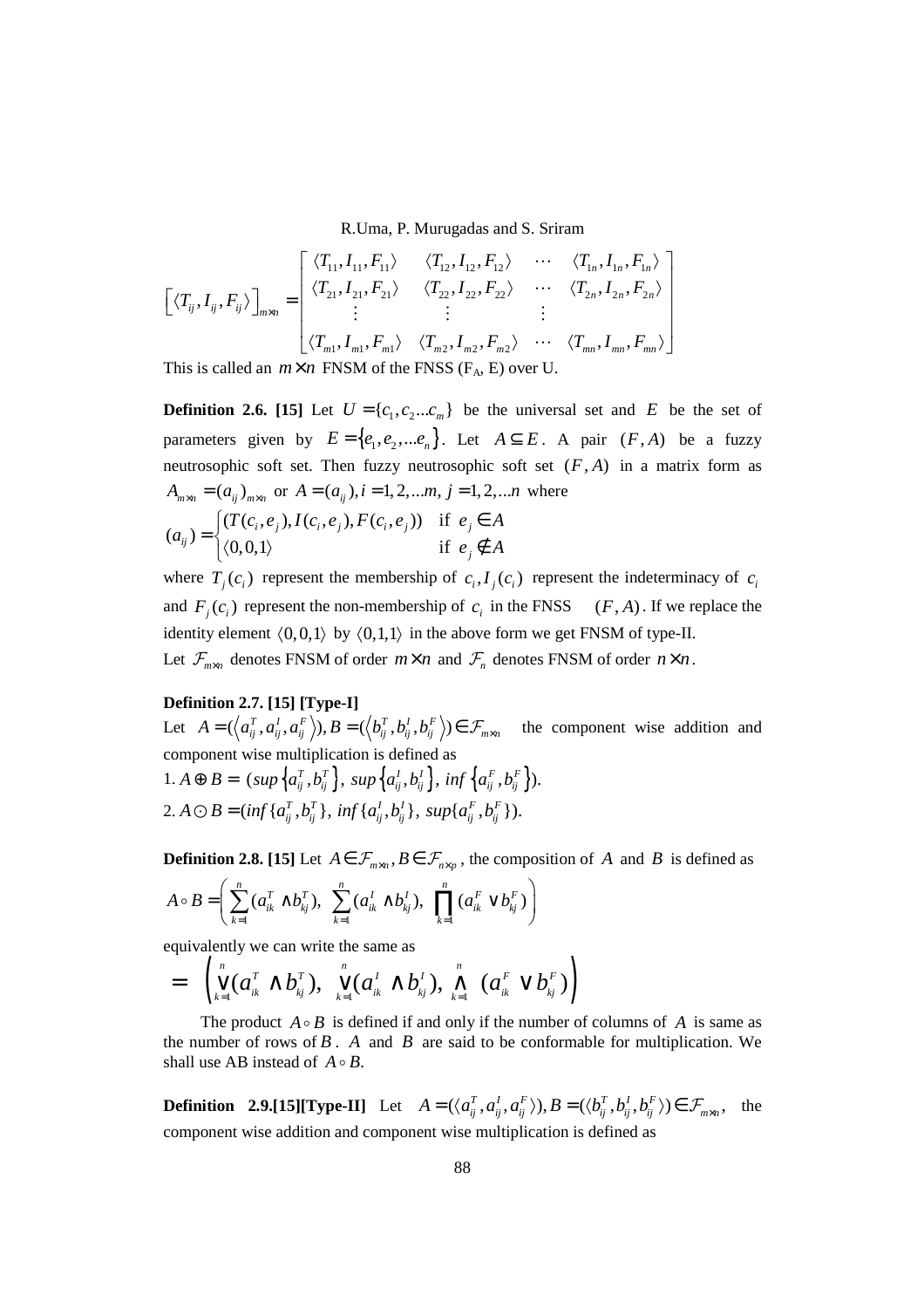$$
A \oplus B = (\langle \text{sup} \{a_{ij}^T, b_{ij}^T\}, \text{ inf} \{a_{ij}^I, b_{ij}^I\}, \text{ inf} \{a_{ij}^F, b_{ij}^F\} \rangle).
$$
  

$$
A \ominus B = (\langle \text{inf} \{a_{ij}^T, b_{ij}^T\}, \text{sup} \{a_{ij}^I, b_{ij}^I\}, \text{sup} \{a_{ij}^F, b_{ij}^F\} \rangle).
$$

Analogous to FNSM of type-I, we can define FNSM of type -II in the following way

**Definition 2.10. [15]** Let  $A = (\langle a_{ij}^T, a_{ij}^I, a_{ij}^F \rangle) = (a_{ij}) \in \mathcal{F}_{m \times n}$  and

$$
B = (\langle b_{ij}^T, b_{ij}^I, b_{ij}^F \rangle) = (b_{ij}) \in \mathcal{F}_{n \times p}
$$
 the product of A and B is defined as

$$
A * B = \left(\sum_{k=1}^{n} \left\langle a_{ik}^{T} \wedge b_{kj}^{T}\right\rangle, \prod_{k=1}^{n} \left\langle a_{ik}^{T} \vee b_{kj}^{T}\right\rangle, \prod_{k=1}^{n} \left\langle a_{ik}^{F} \vee b_{kj}^{F}\right\rangle\right)
$$

equivalently we can write the same as

$$
= \bigg(\bigvee_{k=1}^n \left\langle a_{ik}^T \wedge b_{kj}^T \right\rangle, \bigwedge_{k=1}^n \left\langle a_{ik}^I \wedge b_{kj}^I \right\rangle, \bigwedge_{k=1}^n \left\langle a_{ik}^F \vee b_{kj}^F \right\rangle \bigg).
$$

The product  $A * B$  is defined if and only if the number of columns of A is same as the number of rows of B. A and B are said to be conformable for multiplication.

**Definition 2.11. [16]** The determinant  $|A|$  of  $n \times n$  FNSM  $A = (\langle a_{ii}^T, a_{ii}^T, a_{ii}^T \rangle)$  is defined as follows

$$
|A| = \langle \bigvee_{\sigma \in S_n} a^T_{1\sigma(1)} \wedge ... \wedge a^T_{n\sigma(n)}, \bigvee_{\sigma \in S_n} a^I_{1\sigma(1)} \wedge ... \wedge a^I_{n\sigma(n)}, \bigwedge_{\sigma \in S_n} a^F_{1\sigma(1)} \vee ... \vee a^F_{n\sigma(n)} \rangle
$$

where  $S_n$  denotes the symmetric group of all permutations of the indices  $(1, 2, \ldots n)$ .

**Definition 2.12. [16] The adjoint of an**  $n \times n$  **FNSM** *A* **denoted by adj** *A***, is defined as** follows  $b_{ij} = |A_{ji}|$  is the determinant of the  $(n-1)\times(n-1)$  FNSM formed by deleting row *j* and column *i* from *A* and  $B = adjA$ .

**Remark 2.13.** We can write the element  $b_{ij}$  of  $adjA = B = (b_{ij})$  as follows:

$$
b_{ij} = \sum_{\pi \in S_{n,n_i}} \prod_{t \in n_j} \left\langle a_{t\pi(t)}^T, a_{t\pi(t)}^T, a_{t\pi(t)}^F \right\rangle \text{ Where } n_j = \{1, 2, 3, \dots, n\} \setminus \{j\} \text{ and } S_{n_j n_i} \text{ is the set of}
$$

all permutation of set  $n_j$  over the set  $n_i$ .

### **3. Properties of the fuzzy neutrosophic soft square matrices (FNSSM)**

1. The value of the determinant remains unchanged when any two rows or columns are interchanged.

2. The values of the determinant of FNSSM remain unchanged when rows and columns are interchanged.

3. If *A* and *B* be two FNSSMs then the following property will hold  $det(AB) \neq detA$   $detB$ .

4. If the elements of any row (or column) of a determinant are added to the corresponding elements of another row (or column), the value of the determinant thus obtained is equal to the value of the original determinant.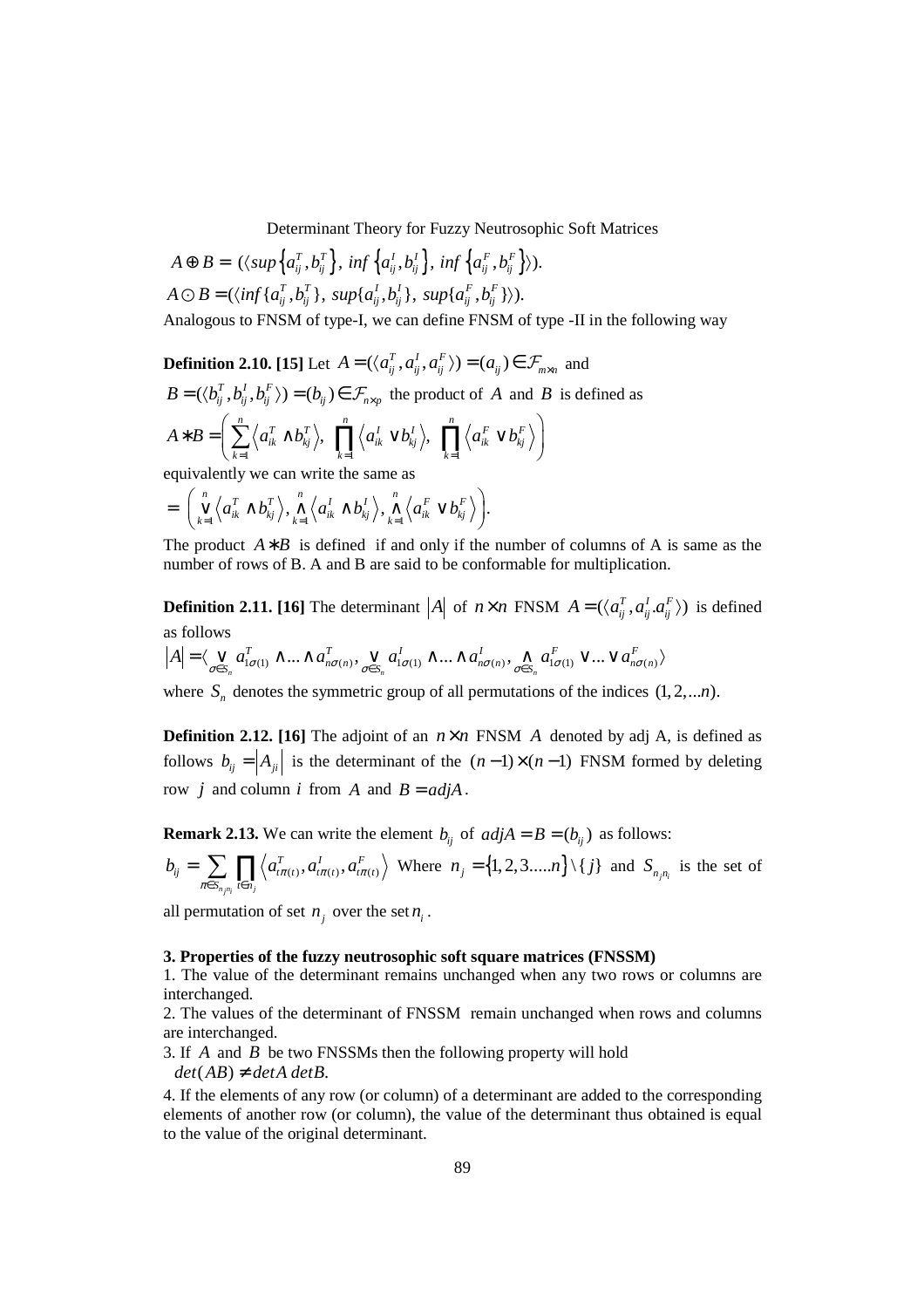**Theorem 3.1.** Let  $A = (a_{ii}^T, a_{ii}^T, a_{ii}^F) \in \text{FNSSM}_{n}$ .

Let  $A_k = (\langle a_{k1}^T, a_{k1}^T, a_{k2}^T, a_{k2}^T, a_{k2}^T, a_{k2}^T, a_{k3}^T, a_{k n}^T, a_{k n}^T, a_{k n}^T \rangle)$  be the *k*-th row of A. We assume that  $a_1 = \langle a_{ki}^T, a_{ki}^T, a_{ki}^T \rangle$  for all  $i \in 1, 2, ..., n$  and  $a_{pq} \ge a_1$  for all  $p, q \in 1, 2, ..., n$ . Then  $det(A) = a_1$ .

# **Theorem 3.2.** Let  $A \in FNSSM_n$  then

(i) 
$$
det(A) = |A| = \sum_{t=1}^{n} \langle a_{it}^{T}, a_{it}^{I}, a_{it}^{F} \rangle A_{it}, i \in \{1, 2, ..., n\}.
$$
  
\n(ii)  $det(A) = \sum_{e \le f} \left| \langle a_{1e}^{T}, a_{1e}^{I}, a_{1e}^{F} \rangle \right| \langle a_{1f}^{T}, a_{1f}^{I}, a_{1f}^{F} \rangle \left| A \begin{pmatrix} 1 & 2 \\ e & f \end{pmatrix} \right|$ , where the summation is

taken over all e and f in  $\{1,2,...,n\}$  such that  $e < f$ .

**Definition 3.3.** Let  $A = (a_{ij}^T, a_{ij}^T, a_{ij}^F)_n \in FNSSM_n$ , and let *B* be a matrix from *A* by striking out  $e_1$ , row  $e_2$ ,..., row  $e_k$  and column  $g_1$ , column  $g_2$ ,..., column  $g_k$ . we define

$$
A\begin{pmatrix} e_1 & e_2 & \dots e_k \\ g_1 & g_2 & \dots g_k \end{pmatrix} = det(H).
$$

**Theorem 3.4.** 

$$
det(A) = \sum_{g_1 < g_2 < \dots < g_k} det\begin{pmatrix} \langle a_1^T g_1, a_1^T g_1, a_1^F g_1 \rangle & \dots & \langle a_1^T g_k, a_1^T g_k, a_1^T g_k \rangle \\ \langle a_2^T g_1, a_2^T g_2, a_2^F g_2 \rangle & \dots & \langle a_2^T g_k, a_2^T g_k, a_2^F g_k \rangle \\ \vdots & \vdots & \vdots \\ \langle a_k^T g_1, a_k^T g_1, a_1^k g_1 \rangle & \dots & \langle a_k^T g_k, a_k^T g_k, a_k^F g_k \rangle \end{pmatrix}
$$

 $1 \quad 62$ 1 2 ...  $...$  $g_k$ *k A*  $\begin{pmatrix} 1 & 2 & ...k \ g_1 & g_2 & ...g_k \end{pmatrix}$ where the summation is taken over all  $g_1, g_2, ..., g_k \in \{1, 2, ... n\},$ 

such that  $g_1 < g_2 < ... < g_k$ .

Proof: Let 
$$
S(g_1, g_2, ..., g_k) = {\sigma : \{1, 2, ..., k\} \rightarrow \{g_1, g_2, ..., g_k\} \sigma \text{ is a bijection}}.
$$
 Then  
\n
$$
det(A) = \sum_{\sigma \in S_n} \langle a_{i\sigma(1)}^T, a_{i\sigma(1)}^I, a_{i\sigma(1)}^F \rangle ... \langle a_{n\sigma(n)}^T, a_{n\sigma(n)}^I, a_{n\sigma(n)}^F \rangle
$$
\n
$$
= \sum_{g_1 < g_2 < ... < g_k} (\sum_{\sigma \{1, 2, ..., k\} \in S(g_1, g_2, ..., g_k)} \langle a_{i\sigma(1)}^T, a_{i\sigma(1)}^I, a_{i\sigma(1)}^F \rangle ... \langle a_{n\sigma(n)}^T, a_{n\sigma(n)}^I, a_{n\sigma(n)}^F \rangle)
$$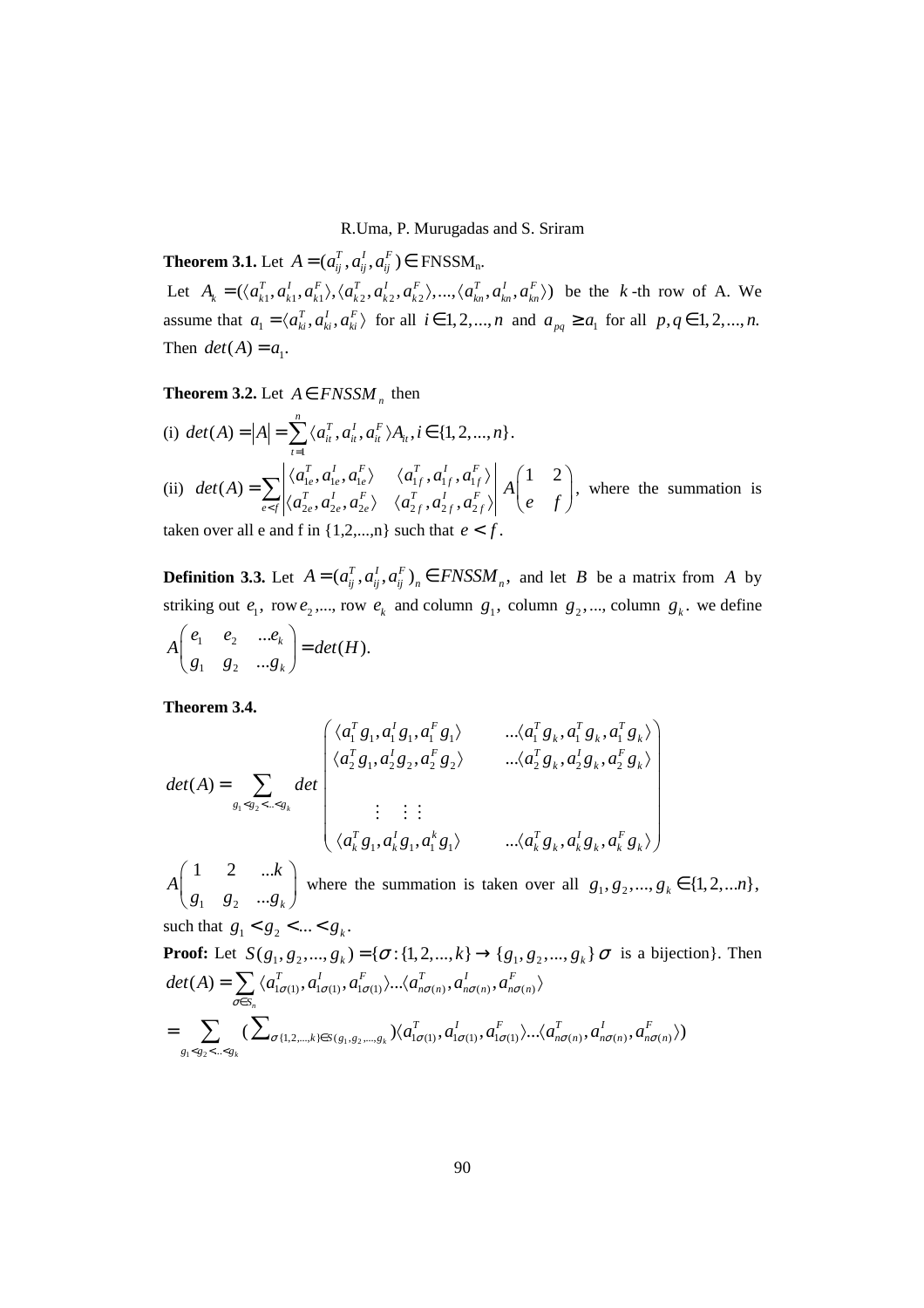$$
= \sum_{g_1 < g_2 < \ldots < g_k} (\sum_{\sigma' \{1, 2, \ldots, k\} \in S(g_1, g_2, \ldots, g_k)}) (\langle a_{1\sigma(1)}^T, a_{1\sigma(1)}^T, a_{1\sigma(1)}^T \rangle \ldots \langle a_{n\sigma(n)}^T, a_{n\sigma(n)}^T, a_{n\sigma(n)}^F \rangle)
$$
\n
$$
A \begin{pmatrix} 1 & 2 & \ldots & k \\ g_1 & g_2 & \ldots & g_k \end{pmatrix} = \sum_{g_1 < g_2 < \ldots < g_k} \det
$$
\n
$$
\begin{pmatrix} \langle d_1^T g_1, d_1^T g_1, d_1^T g_1 \rangle & \langle d_1^T g_2, d_1^T g_2, d_1^T g_2 \rangle & \ldots & \langle d_1^T g_k, d_1^T g_k, d_1^T g_k \rangle \\ \langle d_2^T g_1, d_2^T g_1, d_2^T g_1 \rangle & \langle d_2^T g_2, d_2^T g_2, d_2^T g_2 \rangle & \ldots & \langle d_2^T g_k, d_2^T g_k, d_2^T g_k \rangle \\ \ldots & \ldots & \ldots & \ldots & \ldots \\ \langle d_k^T g_1, d_k^T g_1, d_k^T g_1 \rangle & \langle d_k^T g_2, d_k^T g_2, d_k^T g_2 \rangle & \ldots & \langle d_k^T g_k, d_k^T g_k, d_k^T g_k \rangle \end{pmatrix} \qquad A \begin{pmatrix} 1 & 2 & \ldots & k \\ 1 & 2 & \ldots & k \\ g_1 & g_2 & \ldots & g_k \end{pmatrix}
$$

Hence the pooof.

## **Lemma 3.5.**

Let 
$$
A = \begin{pmatrix} \langle a^T, a^I, a^F \rangle & \langle b^T, b^I, b^F \rangle \\ \langle c^T, c^I, c^F \rangle & \langle d^T, d^I, d^F \rangle \end{pmatrix}
$$
 be a FNSSM.  
\nThen  $det \begin{pmatrix} \langle a^T, a^I, a^F \rangle & \langle b^T, b^I, b^F \rangle \\ \langle a^T, a^I, a^F \rangle & \langle b^T, b^I, b^F \rangle \end{pmatrix} det \begin{pmatrix} \langle c^T, c^I, c^F \rangle & \langle d^T, d^I, d^F \rangle \\ \langle c^T, c^I, c^F \rangle & \langle d^T, d^I, d^F \rangle \end{pmatrix}$   
\n $= \begin{vmatrix} \langle a^T, a^I, a^F \rangle & \langle b^T, b^I, b^F \rangle \\ \langle a^T, a^I, a^F \rangle & \langle b^T, b^I, b^F \rangle \end{vmatrix} \begin{vmatrix} \langle c^T, c^I, c^F \rangle & \langle d^T, d^I, d^F \rangle \\ \langle c^T, c^I, c^F \rangle & \langle d^T, d^I, d^F \rangle \end{vmatrix} \le det(A)$   
\n**Proof:**  
\nWe see that  $det \begin{pmatrix} \langle a^T, a^I, a^F \rangle & \langle b^T, b^I, b^F \rangle \\ \langle a^T, a^I, a^F \rangle & \langle b^T, b^I, b^F \rangle \end{pmatrix} det \begin{pmatrix} \langle c^T, c^I, c^F \rangle & \langle d^T, d^I, d^F \rangle \\ \langle c^T, c^I, c^F \rangle & \langle d^T, d^I, d^F \rangle \end{pmatrix}$   
\n $= \langle a^T, a^I, a^F \rangle \langle b^T, b^I, b^F \rangle \langle c^T, c^I, c^F \rangle \langle d^T, d^I, d^F \rangle$   
\n $\leq \langle a^T, a^I, a^F \rangle \langle b^T, b^I, b^F \rangle \langle c^T, c^I, c^F \rangle$   
\n $= det(A)$ .

**Notation:** Let  $A \in FNSSM$ <sub>n</sub>  $Let A(e \implies f)$  be the matrix obtained from A by replacing row f of A by row e of A.

**Theorem 3.6.** Let  $A \in FNSSM_n$ . Then  $(i) det(A(2 \implies 1)) det(A(1 \implies 2)) \le det(A).$  $(ii) det(A(2 \implies 1)) det(A(3 \implies 2)) \le det(A).$  $(iii) det(A(q \Rightarrow p))) det(A(p \Rightarrow k)) \le det(A).$ **Proof:** To prove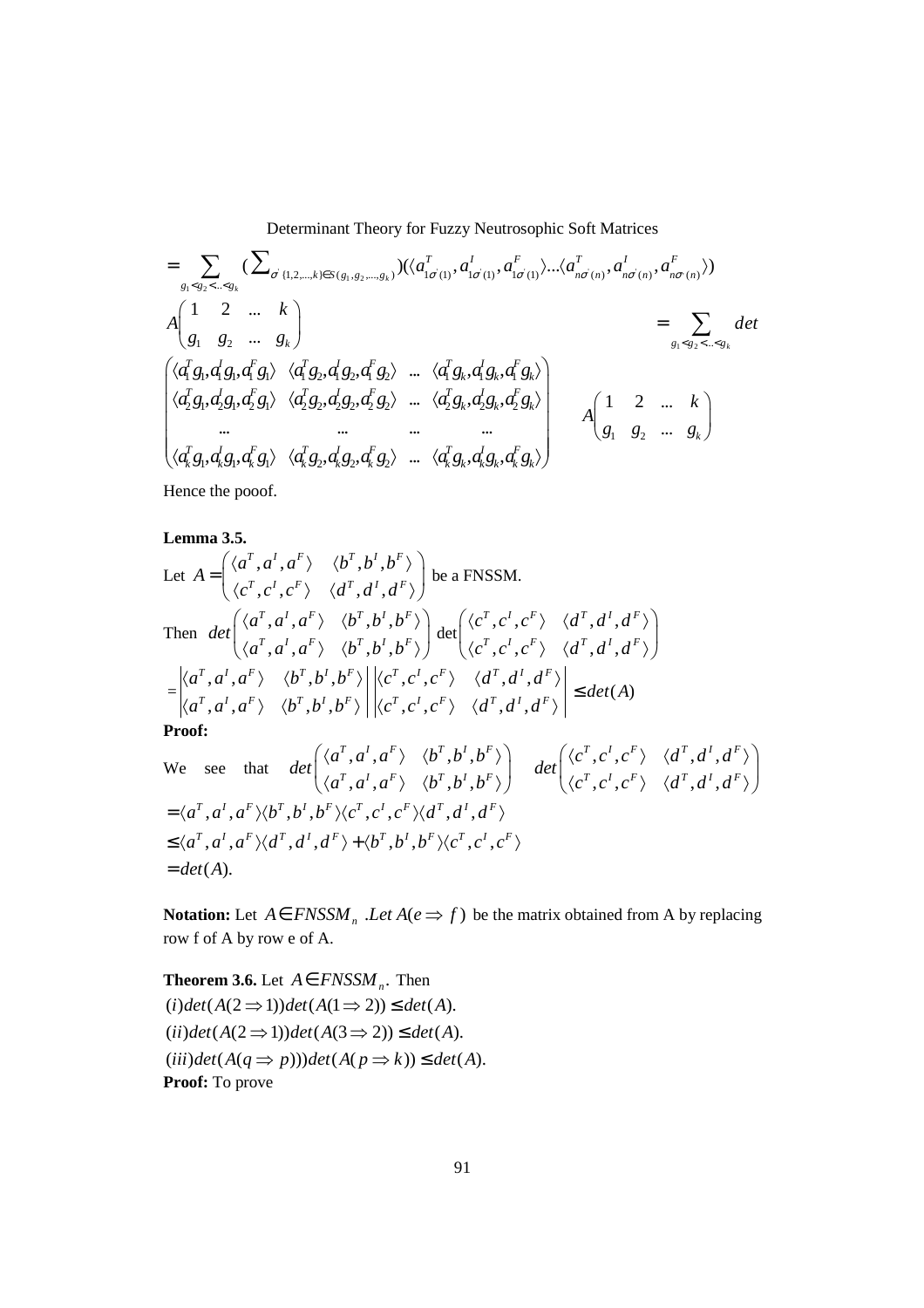$$
(i) det(A(2 \Rightarrow 1)) det(A(1 \Rightarrow 2))
$$
\n
$$
= \begin{vmatrix} \langle a_{11}^T, a_{11}^T, a_{11}^T, \langle a_{12}^T, a_{12}^T, a_{12}^T, a_{12}^T \rangle \\ \langle a_{11}^T, a_{11}^T, a_{11}^T \rangle \langle a_{12}^T, a_{12}^T, a_{12}^T \rangle \end{vmatrix} A \begin{pmatrix} 1 & 2 \\ 1 & 2 \end{pmatrix} + ... + \begin{vmatrix} \langle a_{1e}^T, a_{1e}^T, a_{1e}^T, a_{1f}^T, a_{1f}^T, a_{1f}^T \rangle \\ \langle a_{1e}^T, a_{1e}^T, a_{1e}^T \rangle \langle a_{1f}^T, a_{1f}^T, a_{1f}^T \rangle \end{vmatrix} A \begin{pmatrix} 1 & 2 \\ 1 & 2 \end{pmatrix} + ... +
$$
\n
$$
\begin{vmatrix} \langle a_{1n-1}^T, a_{1n-1}^T, a_{1n-1}^T \rangle & \langle a_{1n}^T, a_{1n}^T, a_{1n}^T, a_{1n}^T \rangle \\ \langle a_{1n-1}^T, a_{1n-1}^T, a_{1n-1}^T \rangle \langle a_{1n}^T, a_{1n}^T, a_{1n}^T \rangle \end{vmatrix} A \begin{pmatrix} 1 & 2 \\ n-1 & n \end{pmatrix} \cdot \begin{vmatrix} \langle a_{21}^T, a_{21}^T, a_{21}^T, a_{22}^T, a_{22}^T, a_{22}^T \rangle \\ \langle a_{22}^T, a_{22}^T, a_{22}^T, a_{22}^T \rangle \\ \langle a_{12}^T, a_{1e}^T, a_{1e}^T \rangle \langle a_{1f}^T, a_{1f}^T, a_{1f}^T \rangle \end{vmatrix} = A \begin{pmatrix} 1 & 2 \\ 1 & 2 \end{pmatrix} + ... +
$$
\n
$$
\begin{vmatrix} \langle a_{2n}^T, a_{2n}^T, a_{2n}^T, \langle a_{2n}^T, a_{2n}^T, a_{2n}^T \rangle \\
$$

$$
\mathcal{J}\begin{pmatrix} e & f \ g & h \end{pmatrix} = \begin{vmatrix} \langle a_{1e}^T, a_{1e}^I, a_{1e}^F \rangle & \langle a_{1f}^T, a_{1f}^I, a_{1f}^F \rangle \\ \langle a_{2g}^T, a_{2g}^I, a_{2g}^F \rangle & \langle a_{2h}^T, a_{2h}^I, a_{2h}^F \rangle \\ \langle a_{2h}^T, a_{2h}^I, a_{2h}^I \rangle & \langle a_{2h}^F, a_{2h}^I \rangle \end{vmatrix} A \begin{pmatrix} 1 & 2 \\ e & f \end{pmatrix} A \begin{pmatrix} 1 & 2 \\ g & h \end{pmatrix}
$$
  
\n
$$
\mathcal{J}_1 = \sum_{(e,f) \neq (g,h)} J \begin{pmatrix} e & f \\ g & h \end{pmatrix} = \sum_{e \in f} \mathcal{J} \begin{pmatrix} e & f \\ e & f \end{pmatrix},
$$
  
\n
$$
\mathcal{J}_2 = \sum_{(e,f) \neq (g,h)} J \begin{pmatrix} e & f \\ g & h \end{pmatrix} \text{ and } J = J_1 + J_2. \text{ Then we see that}
$$
  
\n
$$
\mathcal{J} \begin{pmatrix} 1 & 2 \\ 1 & 2 \end{pmatrix} = \begin{vmatrix} \langle a_{11}^T, a_{11}^I, a_{11}^F \rangle & \langle a_{12}^T, a_{12}^I, a_{12}^F \rangle \\ \langle a_{21}^T, a_{21}^I, a_{21}^F \rangle & \langle a_{22}^T, a_{22}^I, a_{22}^F \rangle \end{pmatrix} A \begin{pmatrix} 1 & 2 \\ 1 & 2 \end{pmatrix},
$$
  
\n
$$
\mathcal{J}_1 = det(A) \text{ by Theorem 3.2(ii) and}
$$
  
\n
$$
det(A(2 \Rightarrow)) det(A(1 \Rightarrow 2)) \leq \mathcal{J} = \mathcal{J}_1 + \mathcal{J}_2 = det(A) + \mathcal{J}_2.
$$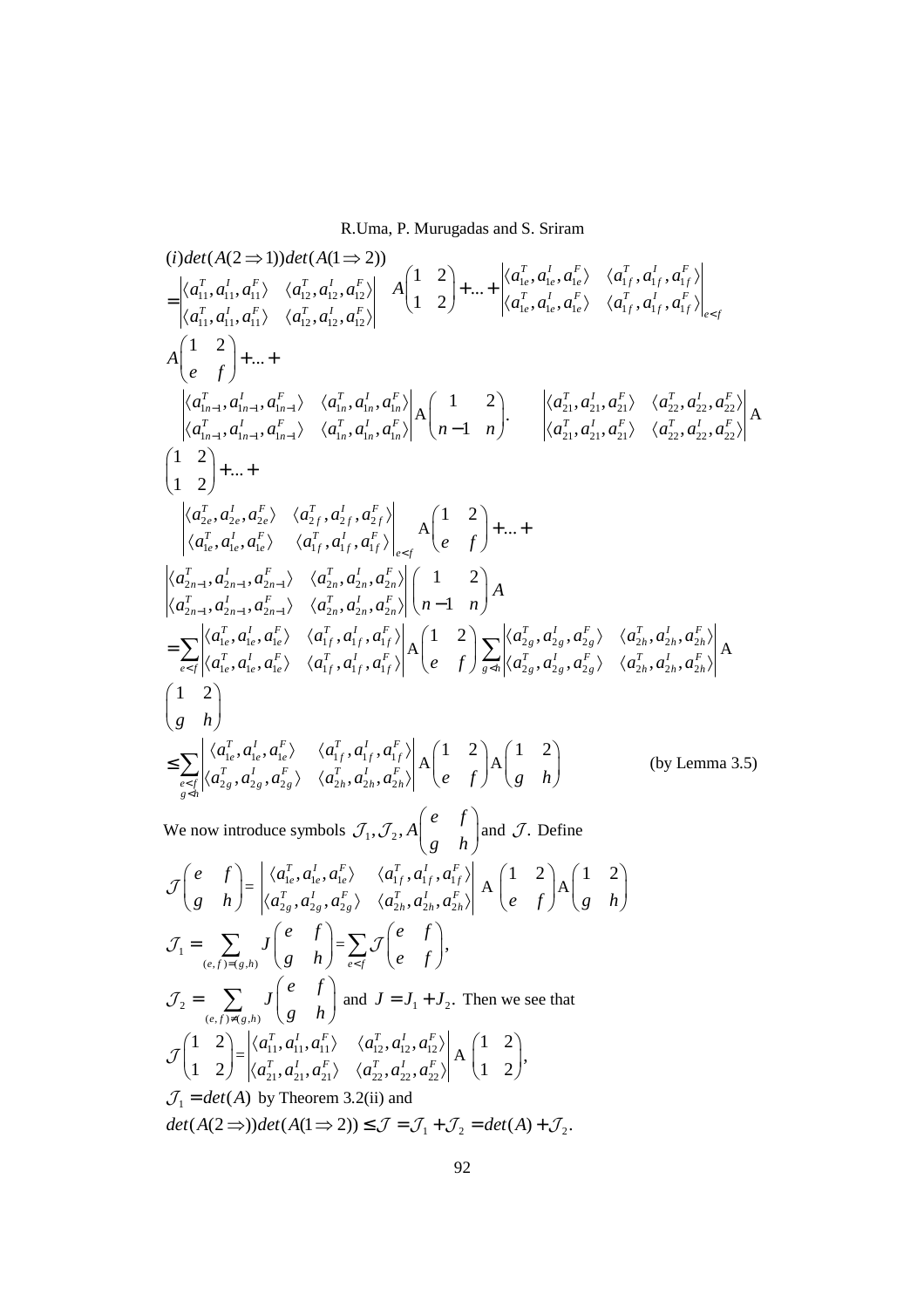We show that  $\mathcal{J}_2 \leq det(A)$ . There are two cases to be considered. **Case 1.** We consider 1 2 1 3 *a*  $(1 \ 2)$  $=\mathcal{J}\begin{pmatrix} 1 & 2 \\ 1 & 3 \end{pmatrix}$ , a term of  $\mathcal{J}_2$ . Let  $a_1 = \langle a_{11}^T, a_{11}^I, a_{11}^F \rangle \langle a_{23}^T, a_{23}^I, a_{23}^F \rangle$  A 1 2  $\begin{pmatrix} 1 & 2 \\ 1 & 2 \end{pmatrix}$ A 1 2  $\begin{pmatrix} 1 & 2 \\ 1 & 3 \end{pmatrix}$  and  $a_2 = (\langle a_{12}^T, a_{12}^I, a_{12}^F \rangle \langle a_{21}^T, a_{21}^I, a_{21}^F \rangle)$  A 1 2  $\begin{pmatrix} 1 & 2 \\ 1 & 2 \end{pmatrix}$ A 1 2  $\begin{pmatrix} 1 & 2 \\ 1 & 3 \end{pmatrix}$ Then  $a = a_1 + a_2$ ,  $a_1 \leq \begin{cases} (a_{11}, a_{11}, a_{11}) & (a_{13}, a_{13}, a_{13}) \\ t & t \end{cases}$  $a_{21}, a_{21}, a_{21}$   $a_{23}, a_{23}, a_{23}$  $\langle a_{11}^I, a_{11}^F \rangle \quad \langle a_{13}^T, a_{13}^I, \rangle$  $\langle a_{21}^I, a_{21}^F \rangle \langle a_{23}^T, a_{23}^I, a_{23}^I \rangle$  $T \frac{d}{dt} \frac{dF}{dt} = \frac{d}{dt} \frac{d}{dt} \frac{dF}{dt}$  $T \frac{d}{dt} \frac{dF}{dt} \frac{d}{dt} a^T \frac{d}{dt} a^F$  $a_{11}^T, a_{11}^T, a_{11}^F$   $\langle a_{13}^T, a_{13}^T, a_{14}^T, a_{15}^T, a_{16}^T, a_{17}^T, a_{18}^T, a_{19}^T, a_{10}^T, a_{11}^T, a_{10}^T, a_{11}^T, a_{10}^T, a_{11}^T, a_{10}^T, a_{11}^T, a_{10}^T, a_{11}^T, a_{10}^T, a_{11}^T, a_{10}^T, a_{11}^T, a_{10}^T, a_{11}^T,$  $a_{21}^T, a_{21}^I, a_{21}^F \rangle$   $\langle a_{23}^T, a_{23}^I, a_{23}^I \rangle$  $\langle a_{11}^T, a_{11}^I, a_{11}^F \rangle \langle a_{13}^T, a_{13}^I, a_{13}^F \rangle$  $\langle a_{21}^T, a_{21}^I, a_{21}^F \rangle \langle a_{23}^T, a_{23}^I, a_{23}^F \rangle$ A 1 3  $\begin{pmatrix} 1 & 3 \\ 1 & 3 \end{pmatrix}$  $\leq det(A),$  $u_{11}, u_{11}, u_{11}$   $u_{12}, u_{12}, u_{12}$ 2  $a_{21}, a_{21}, a_{21} \wedge a_{22}, a_{22}, a_{22}$  $\langle a_{11}^I, a_{11}^F \rangle \langle a_{12}^T, a_{12}^I,$  $\langle a_{21}^I, a_{21}^F \rangle \langle a_{22}^T, a_{22}^I,$  $T \frac{1}{2} a^F \sqrt{1-a^T} a^I a^F$ *T I F T I F*  $a_{11}^T, a_{11}^T, a_{11}^F \rangle \quad \langle a_{12}^T, a_{12}^T, a_{12}^T \rangle$ *a*  $a_{21}^T, a_{21}^I, a_{21}^F \rangle$   $\langle a_{22}^T, a_{22}^I, a_{22}^I \rangle$  $\langle a_{11}^T, a_{11}^I, a_{11}^F \rangle \langle a_{12}^T, a_{12}^I, a_{12}^F \rangle$ ≤  $\langle a_{21}^T, a_{21}^I, a_{21}^F \rangle \langle a_{22}^T, a_{22}^I, a_{22}^F \rangle$ A 1 2  $(A),$  $\begin{pmatrix} 1 & 2 \\ 1 & 2 \end{pmatrix} \leq det(A)$  $(1 \t2)$ and 1 2  $(A),$  $\begin{pmatrix} 1 & 2 \\ 1 & 3 \end{pmatrix} \le det(A)$  $(1 \t3)$ J **Case 2.** We take 1 2  $\mathcal{J}\begin{pmatrix} 1 & 2 \\ n-1 & n \end{pmatrix}$ Let  $b_1 = \langle a_{11}^T, a_{11}^I, a_{11}^F \rangle \langle a_{2n}^T, a_{2n}^I, a_{2n}^F \rangle$  $b_1 = \langle a_{11}^T, a_{11}^I, a_{11}^F \rangle \langle a_{2n}^T, a_{2n}^I, a_{2n}^F \rangle$  A 1 2  $\begin{pmatrix} 1 & 2 \\ 1 & 2 \end{pmatrix}$ A 1 2  $\begin{pmatrix} 1 & 2 \\ n-1 & n \end{pmatrix}$  and  $\alpha_2 = \langle a_{12}^T, a_{12}^I, a_{12}^F\rangle \langle a_{2n-1}^T, a_{2n-1}^I, a_{2n-1}^F\rangle$  $b_2 = \langle a_{12}^T, a_{12}^I, a_{12}^F \rangle \langle a_{2n-1}^T, a_{2n-1}^I, a_{2n-1}^F \rangle$  A 1 2  $\begin{pmatrix} 1 & 2 \\ 1 & 2 \end{pmatrix}$ A 1 2 .  $\begin{pmatrix} 1 & 2 \\ n-1 & n \end{pmatrix}$  Then 1 2  $\mathcal{J}\begin{pmatrix} 1 & 2 \\ n-1 & n \end{pmatrix} = b_1 + b_2$ . To show that  $b_1 \le det(A)$  and  $b_2 = det(A)$ , we observe all coordinates of the elements  $a_{ij}$  involved in 1 2 *A*  $\begin{pmatrix} 1 & 2 \\ 1 & 2 \end{pmatrix}$  and 1 2 . *A*  $\begin{pmatrix} 1 & 2 \\ n-1 & n \end{pmatrix}$ 

1 2 1 The coordinates of the elements  $a_{ij}$  involved in these determinants are all coordinates of the elements of the  $k - th$  row  $A_k$  of A, for  $k \ge 3$ . Therefore, if we let  $b = a_{3n-1} a_{4n-2} \dots a_{k+2n-k} \dots a_{mn-2}$ , then we see that  $b_1 \leq (\langle a_{11}^T, a_{11}^T, a_{11}^T \rangle \langle a_{2n}^T, a_{2n}^T, a_{2n}^F \rangle) c \leq det(A)$ . For  $b_2$ , let  $c = a_{3n} a_{4n-2} a_{5n-3} ... a_{n-13} a_{2n-1}$ , then we see that  $b_2 \leq (\langle a_{12}^T, a_{12}^T, a_{12}^T \rangle \langle a_{2n-1}^T, a_{2n-1}^T, a_{2n-1}^F \rangle) c \leq det(A)$ . For any *e f*  $\mathcal{J} \begin{pmatrix} e & f \\ g & h \end{pmatrix}_{(e,f)\neq(g,h)}$ , we apply either the case 1 or the case 2 and we can deduce that

 $(e, f) \neq (g, h)$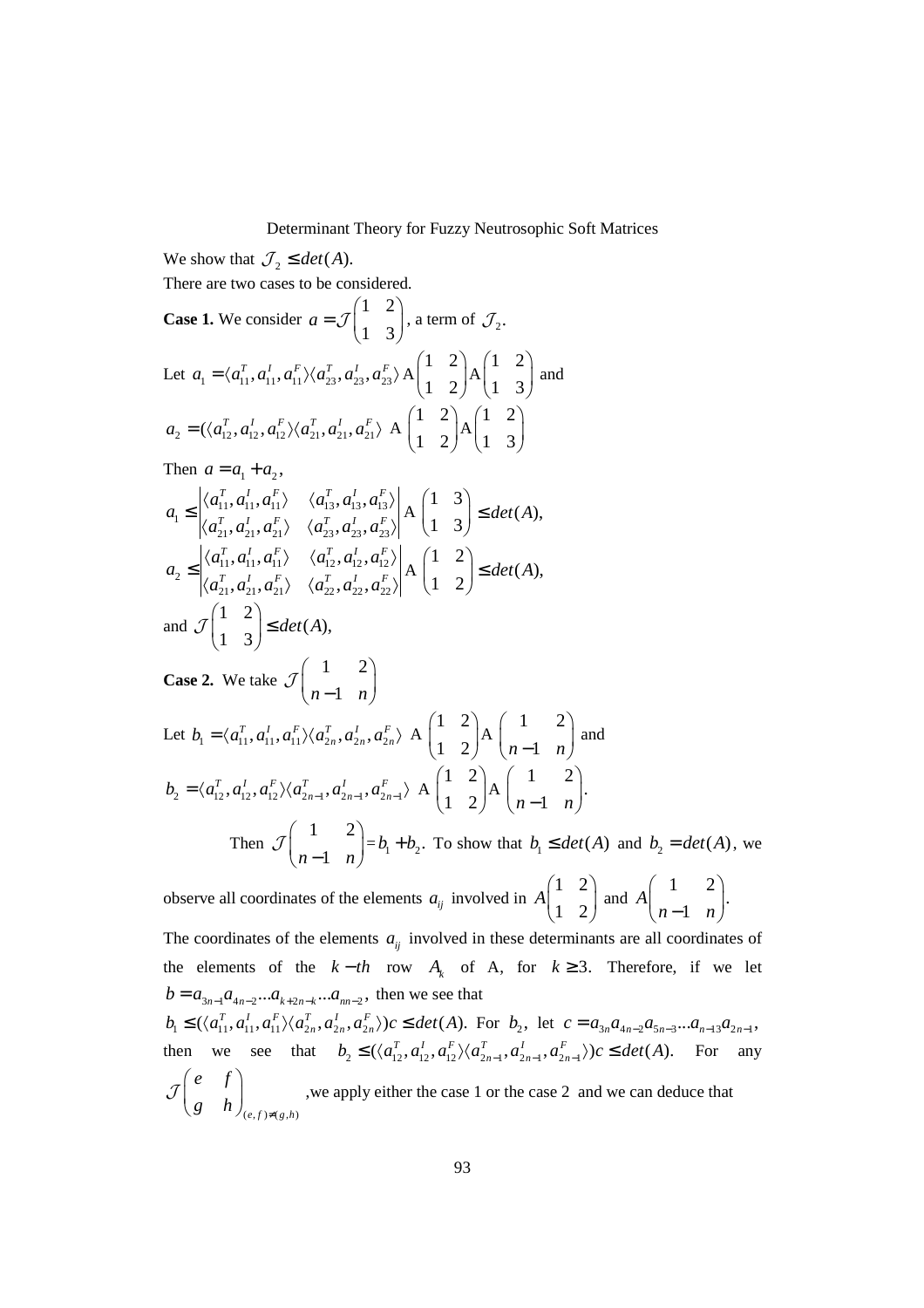$$
\mathcal{J}\begin{pmatrix} e & f \\ g & h \end{pmatrix}_{(e,f)\neq(g,h)} \leq \det(A).
$$

Thus (i) holds.

(ii). First we consider

$$
\begin{aligned}\n&\left|\langle b_{11}^T, b_{11}^I, b_{11}^F\rangle \quad \langle b_{12}^T, b_{12}^I, b_{12}^F\rangle \right| \left|\langle b_{21}^T, b_{21}^I, b_{21}^F\rangle \quad \langle b_{22}^T, b_{22}^I, b_{22}^F\rangle \right| \\
&\left|\langle a_{31}^T, a_{31}^I, a_{31}^F\rangle \quad \langle a_{32}^T, a_{32}^I, a_{32}^F\rangle \right| \left|\langle b_{21}^T, b_{21}^I, b_{21}^F\rangle \quad \langle b_{22}^T, b_{22}^I, b_{22}^F\rangle \right| \\
&\leq \left|\langle b_{21}^T, b_{21}^I, b_{21}^F\rangle \quad \langle b_{32}^T, b_{32}^I, b_{32}^F\rangle \right| \\
&\left|\langle a_{31}^T, a_{31}^I, a_{31}^F\rangle \quad \langle a_{32}^T, a_{32}^I, a_{32}^F\rangle \right|.\n\end{aligned}
$$

We introduce a symbol

$$
K\begin{pmatrix} g & h \\ e & f \end{pmatrix} = \begin{vmatrix} \langle a_{2g}^T, a_{2g}^I, a_{2g}^F \rangle & \langle a_{2h}^T, a_{2h}^I, a_{2h}^F \rangle \\ \langle a_{3e}^T, a_{3e}^I, a_{3e}^F \rangle & \langle a_{3f}^T, a_{3f}^I, a_{3f}^F \rangle \end{vmatrix} A\begin{pmatrix} 2 & 3 \\ g & h \end{pmatrix} A\begin{pmatrix} 2 & 3 \\ e & f \end{pmatrix}.
$$
  
Then we can see that

Then we can see that  $det(A(2 \implies 1))det(A(3 \implies 2))$ 

$$
\begin{split}\n&= \sum_{\substack{e \le f \\ g \le h}} \left| \langle a_{1e}^{T}, a_{1e}^{I}, a_{1e}^{F} \rangle \quad \langle a_{1f}^{T}, a_{1f}^{I}, a_{1f}^{F} \rangle \right| A\left(2 \quad 3 \atop e \quad f \right) \left| \langle a_{2g}^{T}, a_{2g}^{I}, a_{2g}^{F} \rangle \quad \langle a_{2h}^{T}, a_{2h}^{I}, a_{2h}^{F} \rangle \right| \\
&= \sum_{\substack{g \le h \\ g \le h}} \left| \langle a_{3e}^{T}, a_{3e}^{I}, a_{3e}^{I} \rangle \quad \langle a_{3f}^{T}, a_{3f}^{I}, a_{3f}^{F} \rangle \right| A\left(2 \quad 3 \atop e \quad f \right) \left| \langle a_{2g}^{T}, a_{2g}^{I}, a_{2g}^{F} \rangle \quad \langle a_{2h}^{T}, a_{2h}^{I} \rangle \right| A \\
&= \sum_{\substack{g \le h \\ g \le f}} \left| \langle a_{3e}^{T}, a_{3e}^{I}, a_{3e}^{F} \rangle \quad \langle a_{3f}^{T}, a_{3f}^{I}, a_{3f}^{F} \rangle \right| A\left(2 \quad 3 \atop e \quad f \right) A\left(2 \quad 3 \atop e \quad f \right) \\
&= \sum_{\substack{g \le h \\ g \le f}} A\left( \begin{array}{c} g & h \\ e & f \end{array} \right) + \sum_{\substack{(g,h) \ne (e,f) \\ g \le h \ne (e,f)}} K\left( \begin{array}{c} g & h \\ e & f \end{array} \right) . \\
\text{Next we prove that } K\left( \begin{array}{c} g & h \\ e & f \end{array} \right)_{\substack{(g,h) \ne (e,f)}} \leq det(A). \\
\text{For this we consider two cases.} \\
\text{Case 1. We take } K\left( \begin{array}{c} 1 & 2 \\ 1 & 3 \end{array} \right). \text{ We see that}\n\end{split}
$$

$$
K\begin{pmatrix} 1 & 2 \ 1 & 3 \end{pmatrix} = (\langle a_{21}^T, a_{21}^T, a_{21}^T \rangle \langle a_{33}^T, a_{33}^T, a_{33}^T \rangle + \langle a_{22}^T, a_{22}^T, a_{22}^T \rangle \langle a_{31}^T, a_{31}^T \rangle) A\begin{pmatrix} 2 & 3 \ 1 & 2 \end{pmatrix} A
$$
  

$$
\begin{pmatrix} 2 & 3 \ 1 & 3 \end{pmatrix}
$$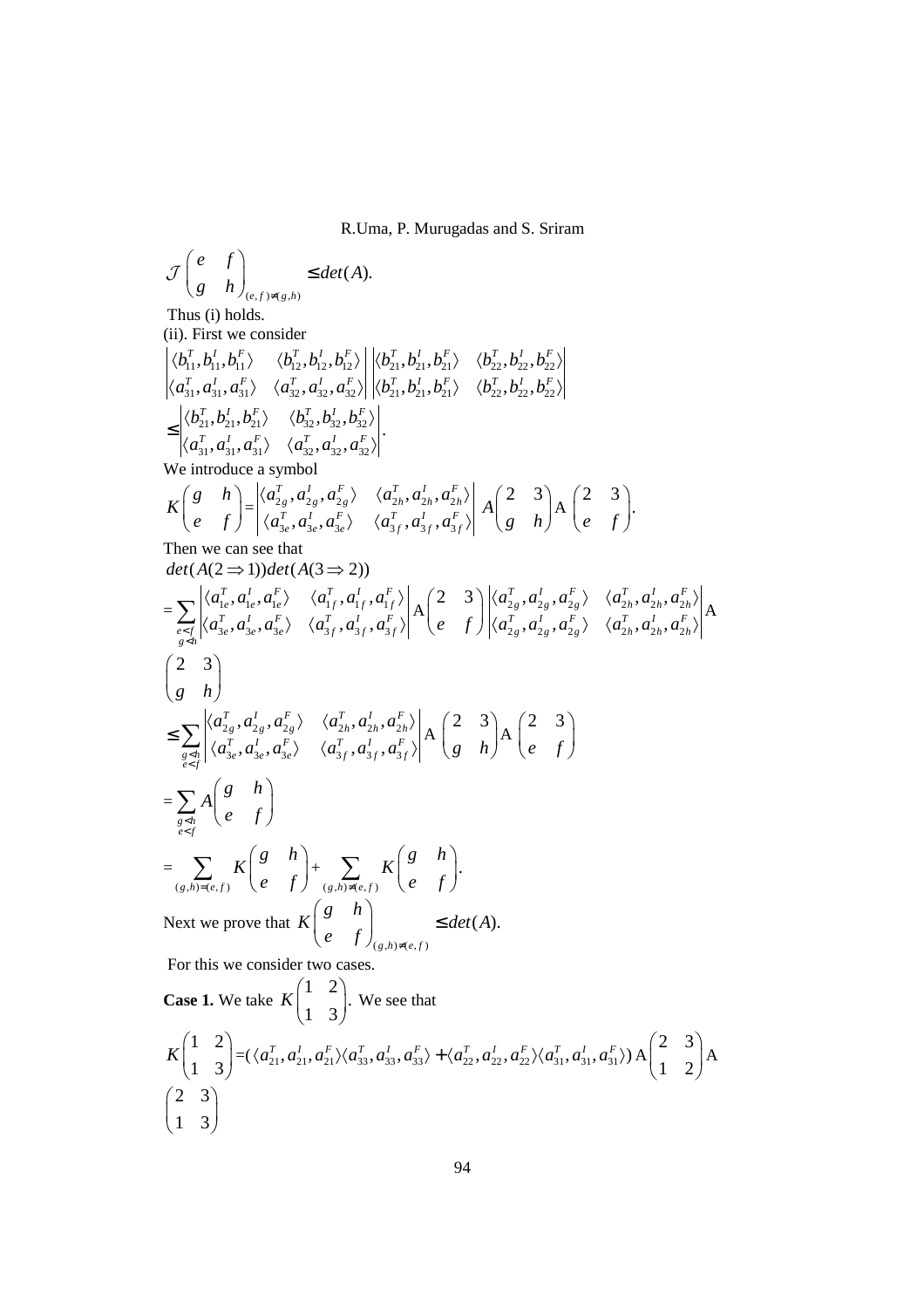$$
= (\langle a_{21}^{T}, a_{21}^{I}, a_{21}^{F} \rangle \langle a_{33}^{T}, a_{33}^{I} \rangle) A \begin{pmatrix} 2 & 3 \\ 1 & 2 \end{pmatrix} A \begin{pmatrix} 2 & 3 \\ 1 & 3 \end{pmatrix} + (\langle a_{22}^{T}, a_{22}^{I}, a_{22}^{F} \rangle \langle a_{31}^{T}, a_{31}^{I}, a_{31}^{F} \rangle) A
$$
\n
$$
\begin{pmatrix} 2 & 3 \\ 1 & 2 \end{pmatrix} A \begin{pmatrix} 2 & 3 \\ 1 & 3 \end{pmatrix}
$$
\n
$$
\leq \begin{vmatrix} \langle a_{21}^{T}, a_{21}^{I}, a_{21}^{F} \rangle & \langle a_{23}^{T}, a_{23}^{I}, a_{23}^{F} \rangle \\ \langle a_{31}^{T}, a_{31}^{I}, a_{31}^{F} \rangle & \langle a_{33}^{T}, a_{33}^{I}, a_{33}^{F} \rangle \end{pmatrix} A \begin{pmatrix} 2 & 3 \\ 1 & 3 \end{pmatrix} + \begin{vmatrix} \langle a_{21}^{T}, a_{21}^{I}, a_{21}^{F} \rangle & \langle a_{22}^{T}, a_{22}^{I}, a_{22}^{F} \rangle \\ \langle a_{31}^{T}, a_{31}^{I}, a_{31}^{F} \rangle & \langle a_{32}^{T}, a_{32}^{I}, a_{32}^{F} \rangle \end{pmatrix} A \begin{pmatrix} 2 & 3 \\ 1 & 2 \end{pmatrix}
$$
\n
$$
\leq det(A) + det(A)
$$
\n
$$
= det(A).
$$
\n**Case 2.** We consider\n
$$
K \begin{pmatrix} n-1 & n \\ 1 & 2 \end{pmatrix} = \langle a_{2n-1}^{T}, a_{2n-1}^{I}, a_{2n-1}^{F} \rangle \langle a_{22}^{T}, a_{23}^{I}, a_{32}^{F} \rangle A \begin{pmatrix} 2 & 3 \\ 1 & 2 \end{pmatrix} A \begin{pmatrix} 2 & 3 \\ n-1 & n \end{pmatrix} + \langle a_{2n}^{T}, a_{2n}^{I}, a_{2n}^{F} \rangle \langle a_{31}^{T}, a_{31}^{I
$$

Considering the coordinates of the elements  $a_{ij}$  involved in  $A\begin{pmatrix} 2 & 3 \\ 1 & 2 \end{pmatrix} A\begin{pmatrix} 2 & 3 \\ n-1 & n \end{pmatrix}$ , we claim that

$$
(\langle a_{2n-1}^T, a_{2n-1}^T, a_{2n-1}^F \rangle \langle a_{32}^T, a_{32}^T, a_{32}^F \rangle) \mathbf{A} \begin{pmatrix} 2 & 3 \\ 1 & 2 \end{pmatrix} \mathbf{A} \begin{pmatrix} 2 & 3 \\ n-1 & n \end{pmatrix} \le det(\mathbf{A})
$$

and

$$
\left(\langle a_{2n}^T, a_{2n}^I, a_{2n}^F \rangle \langle a_{31}^T, a_{31}^I, a_{31}^F \rangle \right) A \begin{pmatrix} 2 & 3 \\ 1 & 2 \end{pmatrix} A \begin{pmatrix} 2 & 3 \\ n-1 & n \end{pmatrix} \le det(A).
$$
  
Similarly we can prove (iii).

**Theorem 3.7.** Let  $A = (a_{ij}^T, a_{ij}^I, a_{ij}^F)_n$ ,  $B = (b_{ij}^T, b_{ij}^I, b_{ij}^I, b_{ij}^I, c_{ij}^I, c_{ij}^F, c_{ij}^I, c_{ij}^F)_n \in FNSSM_n$ . Then 1. If  $\langle a_{ii}^T, a_{ii}^T, a_{ii}^T \rangle \ge \langle a_{ii}^T, a_{ii}^T, a_{ii}^T \rangle (k = 1, 2, ..., n)$  for all  $1 \le i \le n$ , then  $det(A) = \langle a_{11}^T, a_{11}^T, a_{11}^T \rangle \langle a_{22}^T, a_{22}^T, a_{22}^T \rangle ... \langle a_{nn}^T, a_{nn}^T, a_{nn}^T \rangle.$ 2. det  $\begin{pmatrix} A & C \\ O & B \end{pmatrix}$  det(A)det(B) where  $O = (\langle 0, 0, 1 \rangle)_n \in FNSSM_n$ 3.  $det(AA^T) \geq det(A)$ . 4. If  $\langle a_{ij}^T, a_{ij}^I, a_{ij}^F \rangle \ge \langle b_{ij}^T, b_{ij}^I, b_{ij}^F \rangle$  for all i, j, then  $det(A) = det(B)$ . Proof: 1. We have  $\langle a_{11}^T, a_{11}^I, a_{11}^F \rangle \langle a_{22}^T, a_{22}^I, a_{22}^F \rangle \dots \langle a_{nn}^T, a_{nn}^I, a_{nn}^F \rangle \ge \langle a_{1\sigma(1)}^T, a_{2\sigma(2)}^I, a_{n\sigma(n)}^F \rangle$  for every  $\sigma \in S_n$ , since  $\langle a_{ii}^T, a_{ii}^l, a_{ii}^F \rangle \leq \langle a_{ik}^T, a_{ik}^T, a_{ik}^F \rangle (k = 1, 2, ..., n)$  for all  $1 \leq i \leq n$ .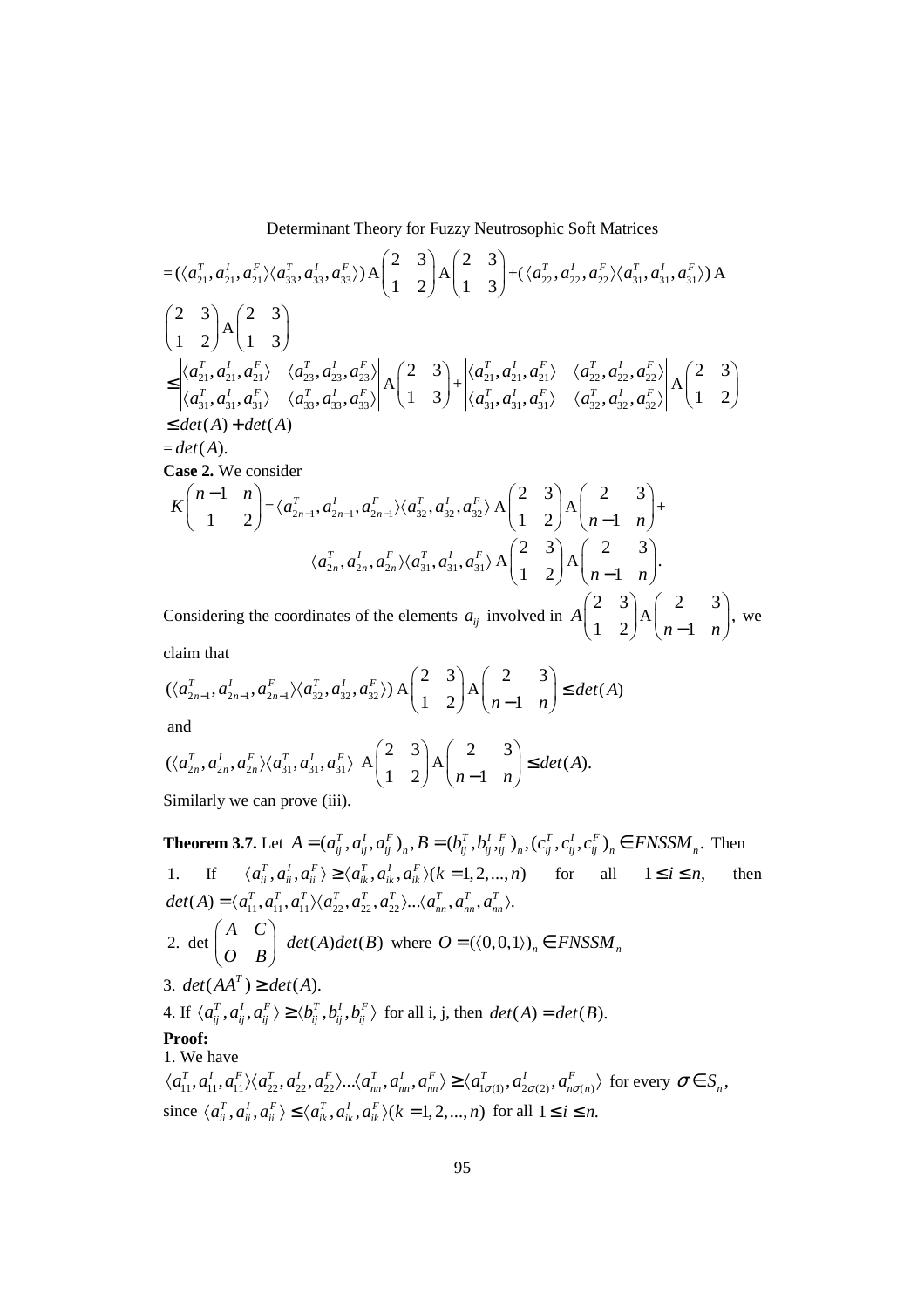Hence 
$$
det(A) = \sum_{\sigma \in S_n} \langle a_{i\sigma(1)}^T, a_{i\sigma(1)}^T, a_{i\sigma(1)}^T \rangle \langle a_{2\sigma(2)}^T, a_{2\sigma(2)}^T, a_{2\sigma(2)}^T \rangle ... \langle a_{n\sigma(n)}^T, a_{n\sigma(n)}^T, a_{n\sigma(n)}^T \rangle
$$
  
\n $= \langle a_{11}^T, a_{11}^T, a_{11}^T \rangle \langle a_{22}^T, a_{22}^T, a_{22}^T \rangle ... \langle a_m^T, a_m^T, a_m^T \rangle$   
\n2. Let  $\begin{pmatrix} A & C \\ O & B \end{pmatrix} = \langle (d_i^T, d_i^T, d_i^T) \rangle_{2n}$ .  
\nThen  
\n $det \begin{pmatrix} A & C \\ O & B \end{pmatrix} = \sum_{\sigma \in S_{2n}} \langle d_{1\sigma(1)}^T, d_{1\sigma(1)}^T, d_{1\sigma(1)}^T \rangle ... \langle d_{2n\sigma(2n)}^T, d_{2n\sigma(2n)}^T, d_{2n\sigma(2n)}^T \rangle$   
\n $= \sum_{\sigma \in S_{2n}, \sigma(i) \le n(i \text{ if } S_n)} \langle d_{1\sigma(1)}^T, d_{1\sigma(1)}^T, d_{1\sigma(1)}^T \rangle ... \langle d_{2n\sigma(2n)}^T, d_{2n\sigma(2n)}^T, d_{2n\sigma(2n)}^T \rangle$   
\n $= \sum_{\sigma \in S_{2n}, \sigma(i) \le n(i \text{ if } S_n)} \langle d_{1\sigma(1)}^T, d_{1\sigma(1)}^T, d_{1\sigma(1)}^T \rangle ... \langle d_{2n\sigma(2n)}^T, d_{2n\sigma(2n)}^T, d_{2n\sigma(2n)}^T \rangle$   
\n $= \sum_{\sigma \in S_{2n}, \sigma(i) \le n(i \text{ if } S_n)} \langle d_{1\sigma(1)}^T, d_{1\sigma(1)}^T, d_{1\sigma(1)}^T \rangle ... \langle d_{n\sigma(n)}^T, d_{n\sigma(n)}^T, d_{n\sigma(2n)}^T, d_{2n\sigma(2n)}^T \rangle$   
\n $= \sum_{\sigma \in S_n} \langle d_{1$ 

**Theorem 3.8.** Let  $A = (a_{ij})$  be a FNSSM. Then we have the following  $det(Aadj(A)) = det(A) = det(adj(A)A).$ **Proof:** We prove that  $det(Aadj(A)) = det(A)$ . We first consider  $n=2$ .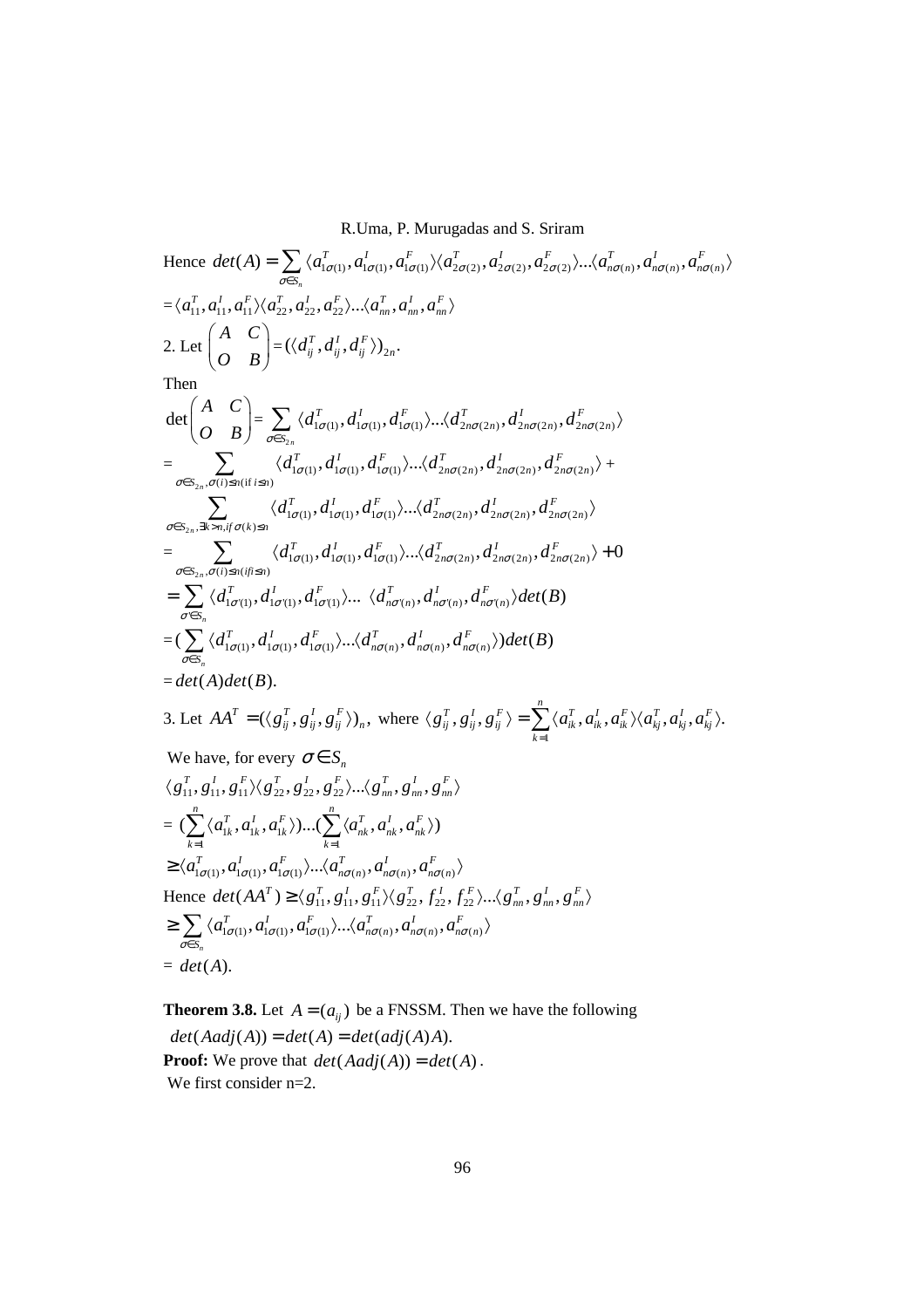Let 
$$
A = \begin{pmatrix} \langle a_{11}^T, a_{11}^I, a_{11}^F \rangle & \langle a_{12}^T, a_{12}^I, a_{12}^F \rangle \\ \langle a_{21}^T, a_{21}^I, a_{21}^F \rangle & \langle a_{22}^T, a_{22}^I, a_{22}^F \rangle \end{pmatrix}
$$
.  
\nThen we see that  
\n
$$
adj(A) = \begin{pmatrix} \langle a_{22}^T, a_{22}^I, a_{22}^F \rangle & \langle a_{12}^T, a_{12}^I, a_{12}^F \rangle \\ \langle a_{21}^T, a_{21}^I, a_{21}^F \rangle & \langle a_{11}^T, a_{11}^I, a_{11}^F \rangle \end{pmatrix}
$$
\n
$$
det(Aadj(A)) = \begin{vmatrix} det(A) & \langle a_{11}^T, a_{11}^I, a_{11}^F \rangle \langle a_{12}^T, a_{12}^I, a_{12}^F \rangle \\ \langle a_{21}^T, a_{21}^I, a_{21}^F \rangle \langle a_{22}^T, a_{22}^I, a_{22}^F \rangle & det(A) \\ = det(A) + (\langle a_{11}^T, a_{11}^I, a_{11}^F \rangle \langle a_{12}^T, a_{12}^I, a_{12}^F \rangle \langle a_{21}^T, a_{21}^I, a_{21}^F \rangle \langle a_{22}^T, a_{22}^I, a_{22}^F \rangle) \end{pmatrix}
$$
\n
$$
\leq det(A).
$$

Next consider  $n > 2$ . We can see that

$$
Aadj(A) = \begin{bmatrix} \sum \langle a_{1t}^T, a_{1t}^I, a_{1t}^F \rangle A_{1t} & \sum \langle a_{1t}^T, a_{1t}^I, a_{1t}^F \rangle A_{2t} & \dots & \sum \langle a_{1t}^T, a_{1t}^I, a_{1t}^F \rangle A_{nt} \\ \sum \langle a_{2t}^T, a_{2t}^I, a_{2t}^F \rangle A_{1t} & \sum \langle a_{2t}^T, a_{2t}^I, a_{2t}^F \rangle A_{2t} & \dots & \sum \langle a_{2t}^T, a_{2t}^I, a_{2t}^F \rangle A_{nt} \\ \dots & \dots & \dots & \dots \\ \sum \langle a_{nt}^T, a_{nt}^I, a_{nt}^F \rangle A_{1t} & \sum \langle a_{nt}^T, a_{nt}^I, a_{nt}^F \rangle A_{2t} & \dots & \sum \langle a_{nt}^T, a_{nt}^I, a_{nt}^F \rangle A_{nt} \end{bmatrix}
$$
  
\n
$$
= \left( \sum \langle a_{nt}^T, a_{nt}^I, a_{nt}^F \rangle A_{jt} \right),
$$
  
\n
$$
det(Aadj(A)) = \sum_{\pi \in S_n} \left( \sum \langle a_{1t}^T, a_{1t}^I, a_{1t}^F \rangle A_{\pi(1)t} \right) \left( \sum \langle a_{2t}^T, a_{2t}^I, a_{2t}^F \rangle A_{\pi(2)t} \right) \dots \left( \sum \langle a_{nt}^T, a_{nt}^I, a_{nt}^F \rangle A_{\pi(n)t} \right).
$$

Clearly any diagonal entry of the matrix  $Aadj(A)$  is equal to  $det(A)$ .

We prove the result in the following way.  $(1)$  Let us define

$$
T_{\pi} = (\sum \langle a_{1t}^{T}, a_{1t}^{T}, a_{1t}^{F} \rangle A_{\pi(1)t}) (\sum \langle a_{2t}^{T}, a_{2t}^{T}, a_{2t}^{F} \rangle A_{\pi(2)t}) ... (\sum \langle a_{nt}^{T}, a_{nt}^{T}, a_{nt}^{F} \rangle A_{\pi(n)t}),
$$

for  $\pi \in S_n$ . Let e be the identity of the group  $S_n$ . If  $\pi = e$ , then  $T_{\pi} = det(A)$ . Suppose that there exists  $k \in \{1, 2, ..., n\}$  such that  $\pi(k) = k$ . Then we see that

$$
\sum \langle a_{kt}^T a_{kt}^T a_{kt}^F \rangle A_{\pi(k)t} = \sum \langle a_{kt}^T a_{kt}^T a_{kt}^F \rangle A_{kt}
$$
  
= det(A) and  

$$
\mathcal{J}_{\pi} = (\sum \langle a_{1t}^T, a_{1t}^T, a_{1t}^F \rangle A_{\pi(1)t}) (\sum \langle a_{2t}^T, a_{2t}^T, a_{2t}^F \rangle A_{\pi(2)t}) ... det(A) ... (\sum \langle a_{nt}^T, a_{nt}^T, a_{nt}^F \rangle A_{\pi(n)t})
$$
  
 $\le det(A).$ 

(2) Let  $\pi$  be a permutation in  $S_n$ . Assume that  $\pi(k) \neq k$  for all  $k \in \{1, 2, \dots n\}$ .

We know that every permutation  $\pi$  can be written as a product of disjoint cycles  $\pi$ <sub>*i*</sub> and let  $\pi = \pi_1 \pi_2 ... \pi_k$ . We further assume that  $\pi_1 = (1 \ 2)$ , a transposition.

Then 
$$
J_{\pi}
$$
 has two factors,  $(\sum \langle a_{1t}^T, a_{1t}^T, a_{1t}^F \rangle A_{\pi(1)t})$  and   
  $(\sum \langle a_{2t}^T, a_{2t}^T, a_{2t}^F \rangle A_{\pi(2)t})$ , and from these we see that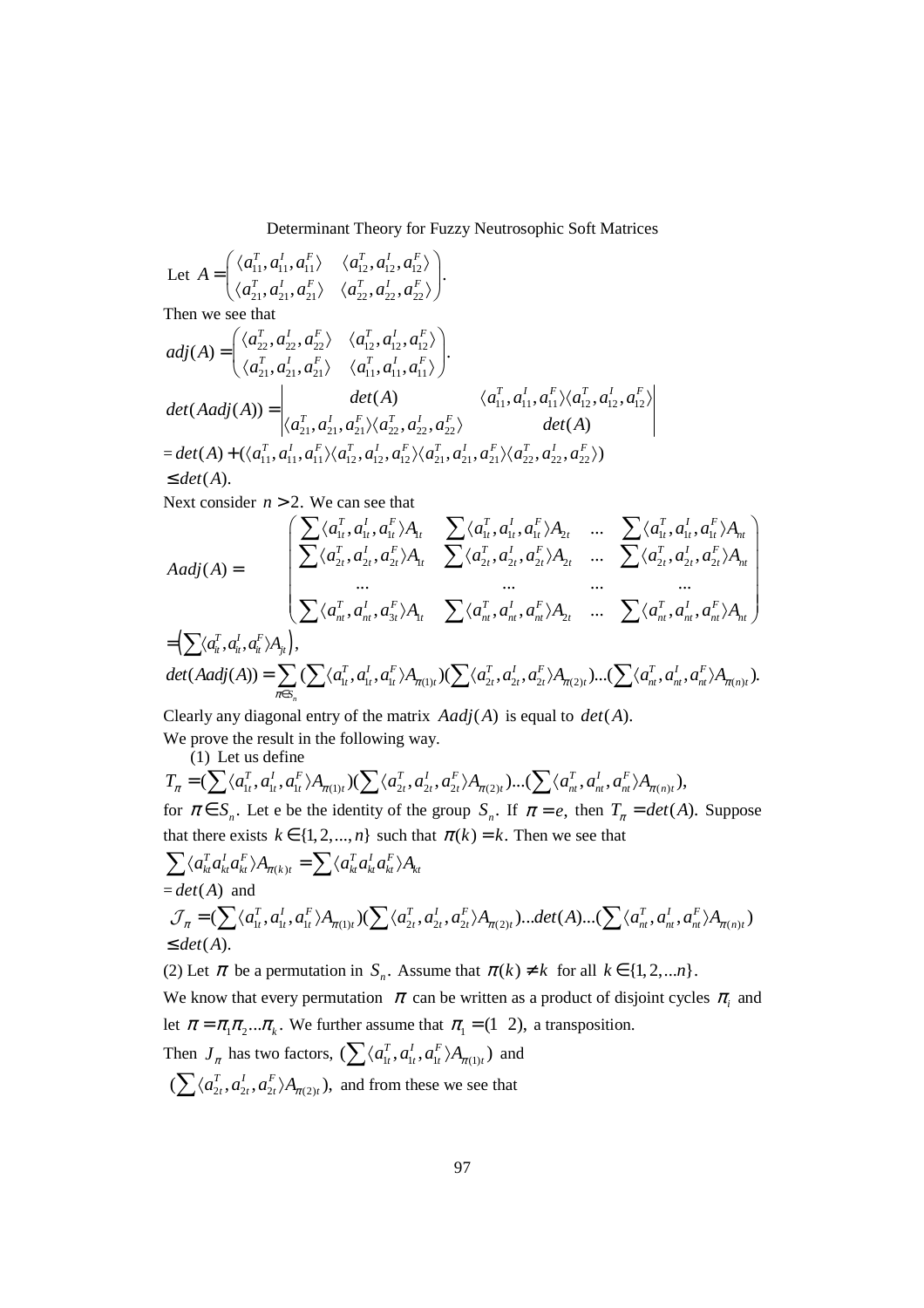$$
(\sum \langle a_{1t}^T, a_{1t}^I, a_{1t}^F \rangle A_{\pi(1)t}) (\sum \langle a_{2t}^T, a_{2t}^I, a_{2t}^F \rangle A_{\pi(2)t}) = (\sum \langle a_{1t}^T, a_{1t}^I, a_{1t}^F \rangle A_{2t}) (\sum \langle a_{2t}^T, a_{2t}^I, a_{2t}^F \rangle A_{1t})
$$
  
\n= det $(A(2 \Rightarrow 1))$ det $(A(1 \Rightarrow 2))$   
\n $\leq det(A)$  (by theorem3. 2(i))  
\n(3) If  $\pi = \pi_1 \pi_2 ... \pi_k$  and  $\pi_1(s, t)$ , then we can prove that  $\mathcal{J}_{\pi} \leq det(A)$  by an argument  
\nused in(2). Consider  $\mathcal{J}_{\pi}$  for  $\pi = \pi_1 \pi_2 ... \pi_k$ . If  
\n $\pi_1 = (k, e, f, ...)$ , then we see that  
\n $\mathcal{J}_{\pi} = (\sum \langle a_{ki}^T, a_{ki}^I, a_{ki}^F \rangle A_{\pi(k)t}) (\sum \langle a_{ei}^T, a_{ei}^I, a_{ei}^F \rangle A_{\pi(e)t}) ...$   
\n $= (\sum \langle a_{ki}^T, a_{ki}^I, a_{ki}^F \rangle A_{et}) (\sum \langle a_{ei}^T, a_{ei}^I, a_{ei}^F \rangle A_{\hat{H}}) ... = det(A(e \Rightarrow k))det(A(f \Rightarrow e)) ...$   
\nFrom Theorem 3.6(iii), we obtain that  $det(A(e \Rightarrow k))det(A(f \Rightarrow e)) \leq det(A)$  and  
\nconsequently that  $\mathcal{J}_{\pi} \leq det(A)$ . This proves that  $det(Aadj(A)) = det(A)$ . Similarly,  
\nwe can prove that  $det(adj(A)A) = det(A)$ . Hence the proof.

**Theorem 3.9.** Let 
$$
A, B \in FNSSM_n
$$
. Then

(1) 
$$
det(AB) \ge det(A)det(B)
$$
.  
\n(2)  $det(AB) \le det(A+B)$ ,  
\nwhere  $A + B = (sup\{a_{ij}^T, b_{ij}^T\}, sup\{a_{ij}^L, b_{ij}^L\}, inf\{a_{ij}^F, b_{ij}^F\})$   
\n**Proof.**

$$
det(AB) = det((\sum_{k=1}^{n} a_{ik}^{T} \wedge b_{kj}^{T}, \sum_{k=1}^{n} a_{ik}^{T} \wedge b_{kj}^{T}, \prod_{k=1}^{n} a_{ik}^{F} \vee b_{kj}^{F}))
$$
\n
$$
= \sum_{\sigma \in S_{n}} \{ [\sum_{k=1}^{n} a_{ik}^{T} \wedge b_{k\sigma(1)}^{T}, \sum_{k=1}^{n} a_{ik}^{T} \wedge b_{k\sigma(1)}^{T}, \prod_{k=1}^{n} a_{ik}^{F} \vee b_{k\sigma(1)}^{F})], \cdots,
$$
\n
$$
[\sum_{k=1}^{n} a_{nk}^{T} \wedge b_{k\sigma(n)}^{T}, \sum_{k=1}^{n} a_{nk}^{T} \wedge b_{k\sigma(n)}^{T}, \prod_{k=1}^{n} (a_{nk}^{F} \vee b_{k\sigma(n)}^{F})]\}
$$
\n
$$
= \sum_{\sigma \in S_{n}} (\sum_{k_{1},k_{2}...k_{n}} (a_{1k_{1}}^{T} \wedge a_{2k_{2}}^{T} \cdots \wedge a_{nk_{n}}^{T} \wedge b_{k_{1}\sigma(1)}^{T} \wedge b_{k_{2}\sigma(2)}^{T} \cdots \wedge b_{k_{n}\sigma(n)}^{T})
$$
\n
$$
(\sum_{k_{1},k_{2}...k_{n}} (a_{1k_{1}}^{T} \wedge a_{2k_{2}}^{F} \cdots \wedge a_{nk_{n}}^{T} \wedge b_{k_{1}\sigma(1)}^{F} \wedge b_{k_{2\sigma(2)}}^{F} \cdots \wedge b_{k_{n\sigma(n)}}^{F})
$$
\n
$$
\prod_{k_{1},k_{2}...k_{n}} (a_{1k_{1}}^{F} \vee a_{k_{2}}^{F} \vee \cdots a_{nk_{n}}^{F} \vee b_{k_{1\sigma(1)}}^{F} \vee b_{k_{2\sigma(2)}}^{F} \vee \cdots b_{k_{n\sigma(n)}}^{F})
$$
\n
$$
\geq \sum_{\{k_{1},k_{2}...k_{n}\} \in S_{n}} \langle a_{1k_{1}}^{T}, a_{1k_{1}}^{T}, a_{1k_{1}}^{T}, \cdots \langle a_{nk_{n}}^{T}, a_{nk_{n}}^{T}, a
$$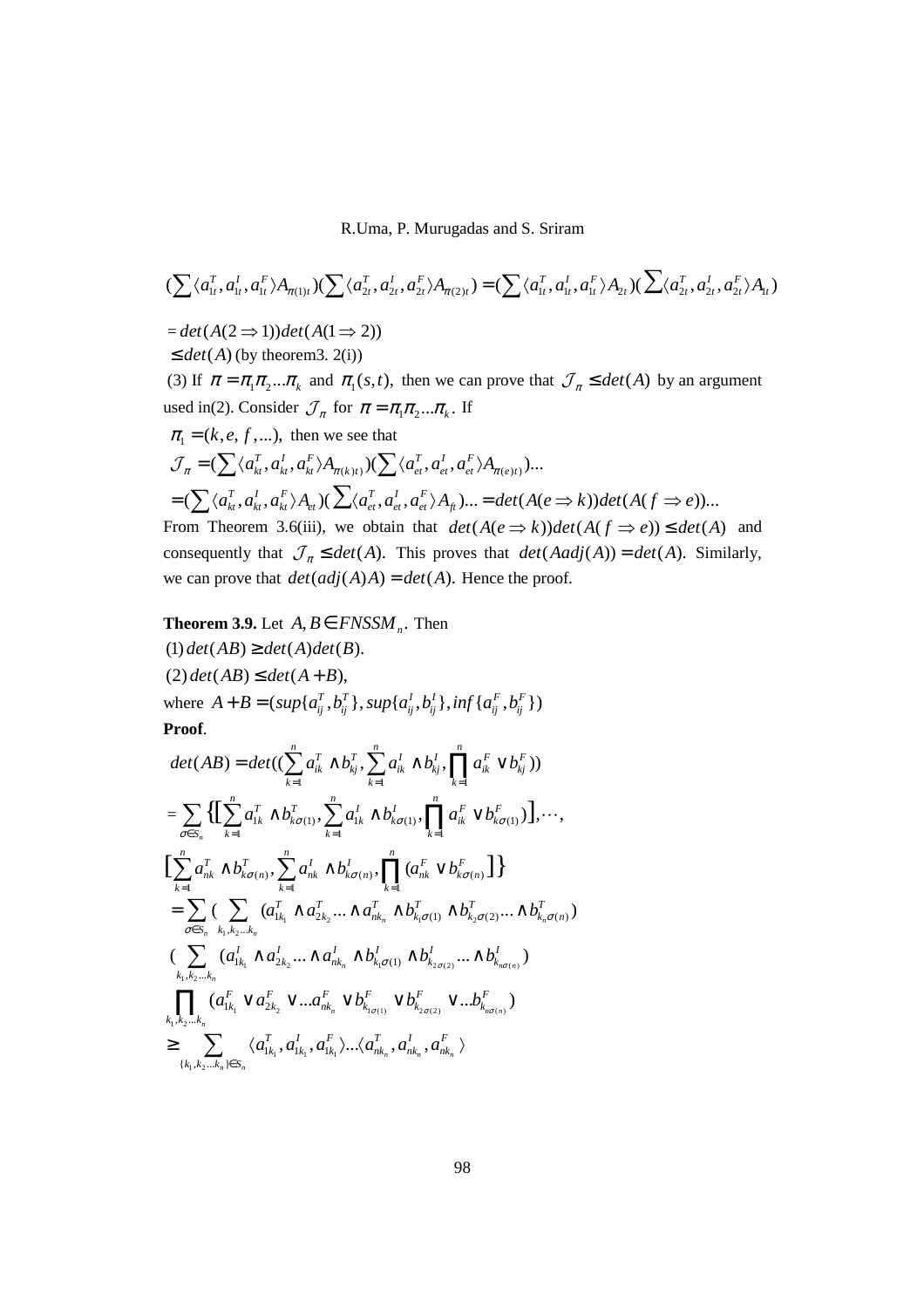$$
\sum_{\sigma \in S_n} \langle b_{k,\sigma(1)}^T, b_{k,\sigma(1)}^T, b_{k,\sigma(1)}^T, b_{k,\sigma(n)}^T, b_{k,\sigma(n)}^T, b_{k,\sigma(n)}^T \rangle \rangle =
$$
\n
$$
(\sum_{(k_1,k_2...k_n) \in S_n} \langle a_{1k_1}^T, a_{1k_1}^T, a_{1k_1}^T, \ldots \langle a_{nk_n}^T, a_{nk_n}^T, a_{nk_n}^T \rangle) det(B))
$$
\n
$$
= det(A) det(B)
$$
\n(2) We know that  $det(AB) = det((\sum_{k=1}^n a_{ik}^T \wedge b_{kj}^T, \sum_{k=1}^n a_{ik}^T \wedge b_{kj}^T, \sum_{k=1}^n a_{ik}^T \wedge b_{kj}^T, \prod_{k=1}^n a_{ik}^F + b_{kj}^F))$ \n
$$
= \sum_{\sigma \in S_n} [\sum_{k=1}^n a_{1k}^T \wedge b_{k\sigma(1)}^T, \sum_{k=1}^n a_{1k}^T \wedge b_{k\sigma(1)}^T, \prod_{k=1}^n a_{1k}^F \vee b_{k\sigma(1)}^T, \ldots
$$
\n
$$
\sum_{k=1}^n (a_{nk}^T \wedge b_{k\sigma(n)}^T), \sum_{k=1}^n (a_{nk}^T \wedge b_{k\sigma(n)}^T), \prod_{k=1}^n (a_{nk}^F \vee b_{k\sigma(n)}^T)]
$$
\n
$$
= \sum_{\sigma \in S_n} (\prod_{k \leq k, j \leq n} (a_{1k}^T \vee b_{i\sigma(1)}^T), (\prod_{l \leq s, l \leq n} (a_{1s}^I \vee b_{l\sigma(1)}^l), \bigoplus_{l \leq s, l \leq n} (a_{1s}^F \wedge b_{s\sigma(1)}^F) \ldots
$$
\n
$$
= \sum_{\sigma \in S_n} (a_{1\sigma(1)}^T \vee b_{1\sigma(1)}^T) \wedge (a_{1\sigma(1)}^I \vee b_{1\sigma(1)}^I) \wedge (a_{1\sigma(1)}^F \wedge b_{k\sigma(1)}^F)
$$
\n

**Corollary 3.10.** Let *A* be a FNSSM,  $A_r = (a_{ij}^r) \in FNSSM$   $r = (r = 1, 2, 3, \ldots, m)$ . Then **(1)**  $det(A_1)det(A_2)$ 1  $(A_1)det(A_2)...det(A_m) \leq det(\sum A_r)$ *m m r*  $det(A_1)det(A_2)...det(A_m) \leq det(\sum A_i)$  $\leq det(\sum_{r=1}^{n} A_r)$  where  $\sum_{r=1}^{n} A_r = (\sum_{r=1}^{n} A_r)$  $(\sum a_{ii}^r)_n \in FNSSM_n$ . *m m*  $ij/n \subseteq I$  *i n n*  $n \neq n$ *r r r*  $A_r = (\sum a_{ij}^r)_n \in FNSSM$  $\sum_{r=1}^{n} A_r = (\sum_{r=1}^{n} a_{ij}^r)_n \in$ **(2)**  $det(A^{(r)}) = det(A)$ , where  $A = (a_{ij})_n \in FNSSM_n$  and  $r \in N$ .

**Example 3.11.** Consider the  $4 \times 4$  matrix

$$
\begin{pmatrix}\n\langle a_{11}^T, a_{11}^I, a_{11}^F \rangle & \langle a_{12}^T, a_{12}^I, a_{12}^F \rangle & \langle a_{13}^T, a_{13}^I, a_{13}^F \rangle & \langle a_{14}^T, a_{14}^I, a_{14}^F \rangle \\
\langle a_{21}^T, a_{21}^I, a_{21}^F \rangle & \langle a_{22}^T, a_{22}^I, a_{22}^F \rangle & \langle a_{23}^T, a_{23}^I, a_{23}^F \rangle & \langle a_{24}^T, a_{24}^I, a_{24}^F \rangle \\
\langle a_{31}^T, a_{31}^I, a_{31}^F \rangle & \langle a_{32}^T, a_{32}^I, a_{32}^F \rangle & \langle a_{33}^T, a_{33}^I, a_{33}^F \rangle & \langle a_{34}^T, a_{44}^I, a_{44}^F \rangle \\
\langle a_{41}^T, a_{41}^I, a_{41}^F \rangle & \langle a_{42}^T, a_{42}^I, a_{42}^F \rangle & \langle a_{43}^T, a_{43}^I, a_{43}^F \rangle & \langle a_{44}^T, a_{44}^I, a_{44}^F \rangle\n\end{pmatrix}
$$
\nWe find the determinant of the above matrix in the following method\n
$$
= \begin{vmatrix}\n\langle a_{11}^T, a_{11}^I, a_{11}^F \rangle & \langle a_{12}^T, a_{12}^I, a_{12}^F \rangle \\
\langle a_{21}^T, a_{21}^I, a_{21}^F \rangle & \langle a_{22}^T, a_{22}^I, a_{22}^F \rangle \end{vmatrix}_{|c} \begin{vmatrix}\n\langle a_{33}^T, a_{33}^I, a_{33}^F \rangle & \langle a_{34}^T, a_{34}^I, a_{34}^F \rangle \\
\langle a_{44}^T, a_{44}^I, a_{44}^F \rangle\n\end{vmatrix}
$$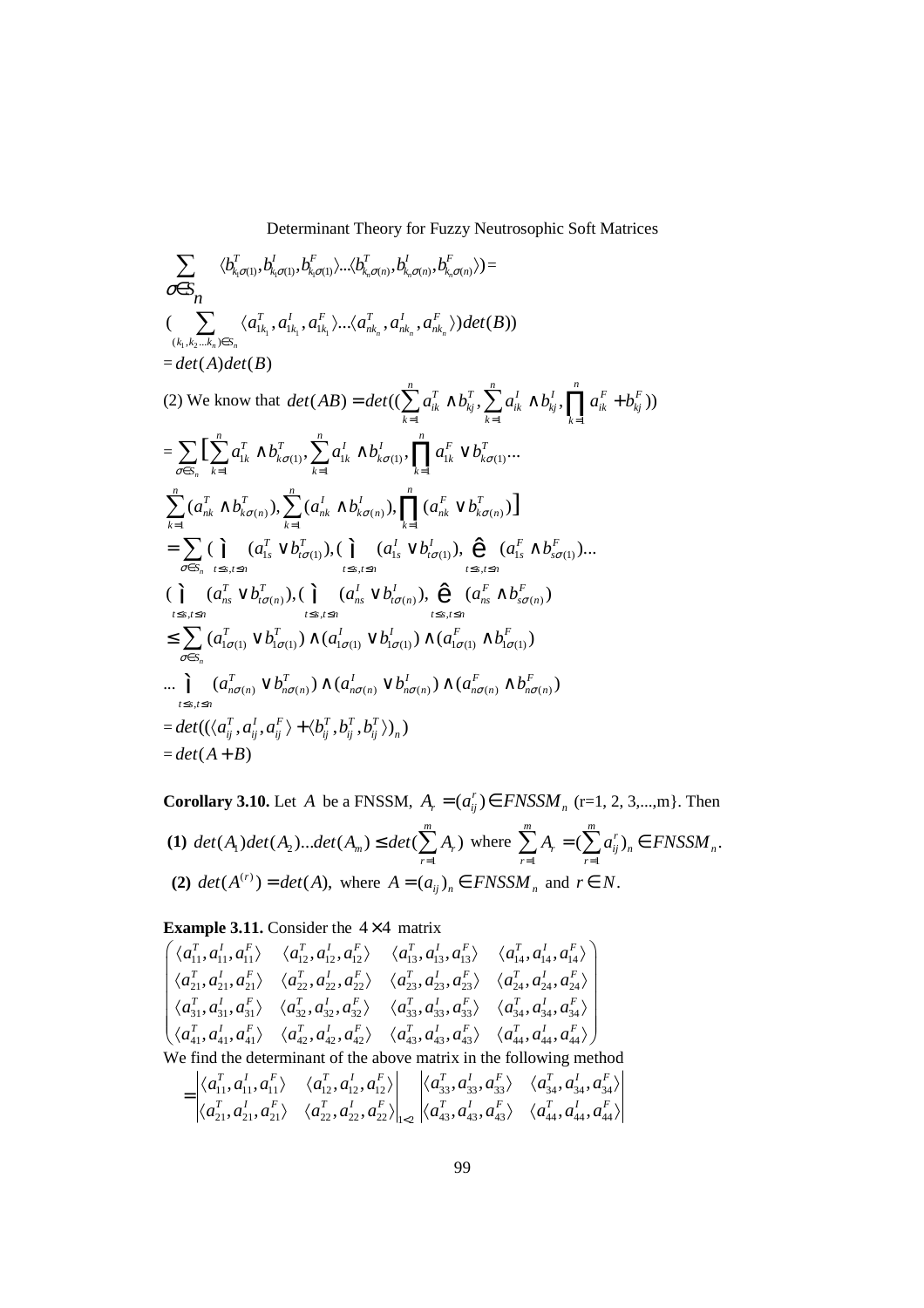$$
+\begin{vmatrix} \langle a_{11}^T, a_{11}^I, a_{11}^F \rangle & \langle a_{13}^T, a_{13}^I, a_{13}^F \rangle \\ \langle a_{21}^T, a_{21}^I, a_{21}^F \rangle & \langle a_{23}^T, a_{23}^I, a_{23}^F \rangle \end{vmatrix}_{1<3} \begin{vmatrix} \langle a_{32}^T, a_{32}^I, a_{32}^F \rangle & \langle a_{34}^T, a_{34}^I, a_{34}^F \rangle \\ \langle a_{11}^T, a_{11}^I, a_{11}^F \rangle & \langle a_{14}^T, a_{14}^I, a_{14}^F \rangle \\ \langle a_{21}^T, a_{21}^I, a_{21}^F \rangle & \langle a_{24}^T, a_{24}^I, a_{24}^F \rangle \end{vmatrix}_{1<4} \begin{vmatrix} \langle a_{32}^T, a_{32}^I, a_{32}^F \rangle & \langle a_{44}^T, a_{44}^I, a_{44}^F \rangle \\ \langle a_{12}^T, a_{12}^I, a_{21}^F \rangle & \langle a_{13}^T, a_{14}^I, a_{14}^F \rangle \\ \langle a_{12}^T, a_{12}^I, a_{12}^F \rangle & \langle a_{13}^T, a_{13}^I, a_{13}^F \rangle \\ \langle a_{22}^T, a_{22}^I, a_{22}^F \rangle & \langle a_{23}^T, a_{23}^I, a_{23}^I \rangle \end{vmatrix}_{1<4} \begin{vmatrix} \langle a_{31}^T, a_{32}^I, a_{32}^F \rangle & \langle a_{43}^T, a_{43}^I, a_{43}^F \rangle \\ \langle a_{43}^T, a_{43}^I, a_{43}^F \rangle \\ \langle a_{43}^T, a_{43}^I, a_{43}^F \rangle \\ \langle a_{42}^T, a_{12}^I, a_{12}^F \rangle & \langle a_{14}^T, a_{14}^I, a_{14}^F \rangle \\ \langle a_{12}^T, a_{12}^I, a_{22}^F \rangle & \langle
$$

|  |  | $(0.4, 0.2, 0.1)$ $(0.6, 0.7, 0.8)$ $(0.7, 0.3, 0.4)$ $(0.6, 0.7, 0.8)$                                                                                 |  |                                                                         |
|--|--|---------------------------------------------------------------------------------------------------------------------------------------------------------|--|-------------------------------------------------------------------------|
|  |  | $\vert$ $\langle 0.4, 0.6, 0.7 \rangle$ $\langle 0.3, 0.2, 0.1 \rangle$ $\langle 0.5, 0.6, 0.7 \rangle$ $\langle 0.4, 0.3, 0.2 \rangle$                 |  |                                                                         |
|  |  | $\big  \langle 0.6, 0.7, 0.8 \rangle \quad \langle 0.8, 0.9, 0.3 \rangle \quad \langle 0.5, 0.6, 0.7 \rangle \quad \langle 0.6, 0.7, 0.8 \rangle \big $ |  |                                                                         |
|  |  |                                                                                                                                                         |  | $(0.9, 0.5, 0.3)$ $(0.5, 0.3, 0.2)$ $(0.5, 0.6, 0.7)$ $(0.8, 0.3, 0.9)$ |
|  |  |                                                                                                                                                         |  |                                                                         |

Solution.

$$
= \begin{vmatrix} \langle 0.4, 0.2, 0.1 \rangle \langle 0.6, 0.7, 0.8 \rangle & \langle 0.5, 0.6, 0.7 \rangle \langle 0.6, 0.7, 0.8 \rangle \\ \langle 0.4, 0.2, 0.1 \rangle \langle 0.7, 0.3, 0.4 \rangle & \langle 0.5, 0.6, 0.7 \rangle \langle 0.8, 0.3, 0.9 \rangle \\ \langle 0.4, 0.2, 0.1 \rangle \langle 0.7, 0.3, 0.4 \rangle & \langle 0.8, 0.9, 0.3 \rangle \langle 0.6, 0.7, 0.8 \rangle \\ \langle 0.4, 0.2, 0.1 \rangle \langle 0.6, 0.7, 0.8 \rangle & \langle 0.8, 0.9, 0.3 \rangle \langle 0.5, 0.3, 0.2 \rangle & \langle 0.8, 0.3, 0.9 \rangle \\ \langle 0.4, 0.2, 0.1 \rangle \langle 0.6, 0.7, 0.8 \rangle & \langle 0.5, 0.3, 0.2 \rangle \langle 0.5, 0.6, 0.7 \rangle \\ \langle 0.4, 0.6, 0.7 \rangle \langle 0.4, 0.3, 0.2 \rangle & \langle 0.5, 0.3, 0.2 \rangle \langle 0.5, 0.6, 0.7 \rangle \\ \langle 0.3, 0.2, 0.1 \rangle \langle 0.5, 0.6, 0.7 \rangle & \langle 0.6, 0.7, 0.8 \rangle \langle 0.6, 0.7, 0.8 \rangle \\ \langle 0.6, 0.7, 0.8 \rangle \langle 0.6, 0.7, 0.8 \rangle & \langle 0.6, 0.7, 0.8 \rangle \langle 0.6, 0.7, 0.8 \rangle \\ \langle 0.3, 0.2, 0.1 \rangle \langle 0.4, 0.3, 0.2 \rangle & \langle 0.6, 0.7, 0.8 \rangle \langle 0.5, 0.6, 0.7 \rangle \\ \langle 0.3, 0.2, 0.1 \rangle \langle 0.4, 0.3, 0.2 \rangle & \langle 0.9, 0.5, 0.3 \rangle \langle 0.5, 0.6,
$$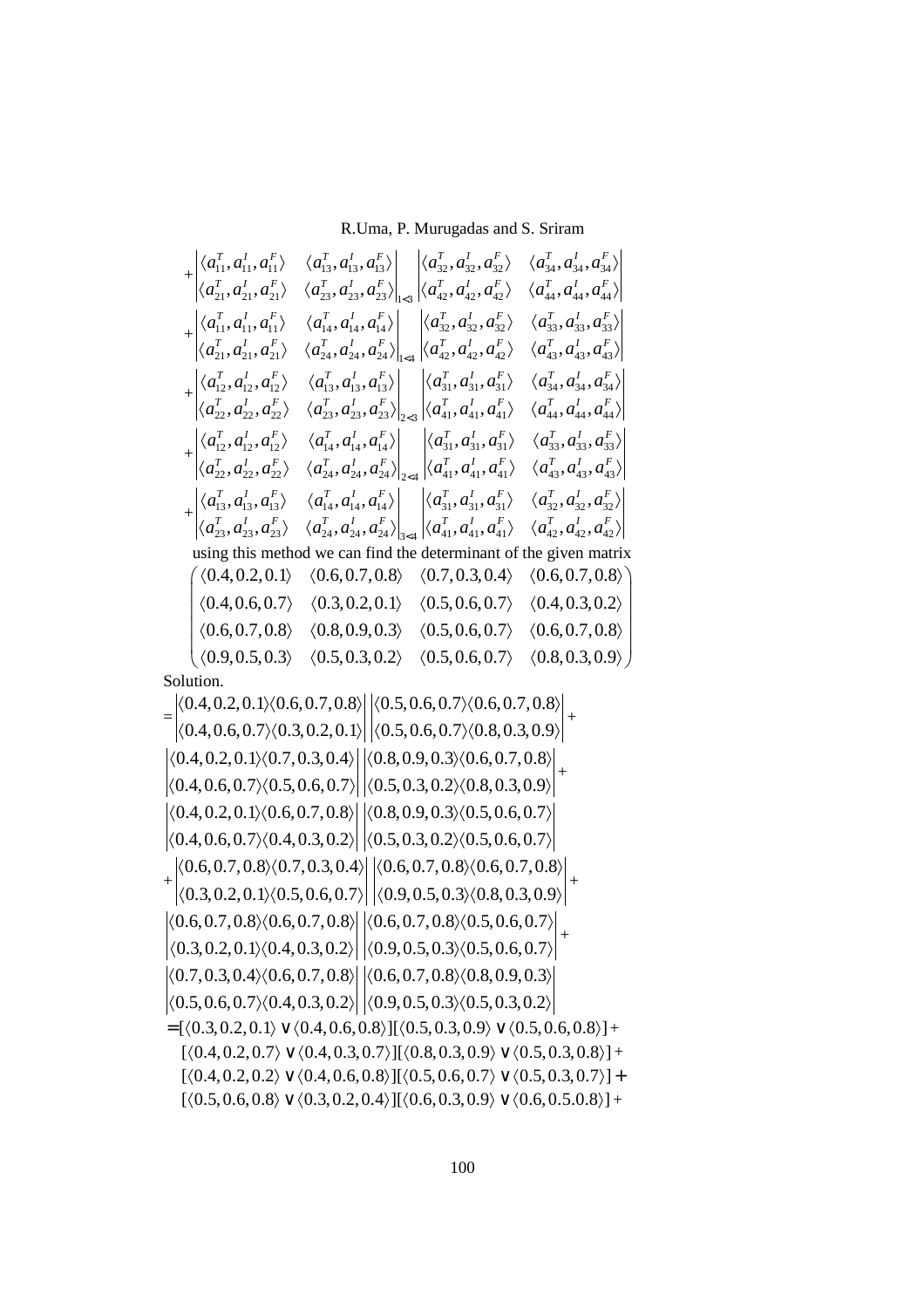$[( \langle 0.4, 0.3, 0.8 \rangle \vee \langle 0.3, 0.2, 0.8 \rangle] [\langle 0.5, 0.6, 0.8 \rangle \vee \langle 0.5, 0.5, 0.7 \rangle] +$  $[( \langle 0.4, 0.3, 0.4 \rangle \vee \langle 0.5, 0.6, 0.8 \rangle] [\langle 0.5, 0.3, 0.8 \rangle \vee \langle 0.8, 0.5, 0.3 \rangle]$  $= [\langle 0.4, 0.6, 0.1 \rangle \vee \langle 0.5, 0.6, 0.8 \rangle] [\langle 0.4, 0.3, 0.7 \rangle \vee \langle 0.8, 0.3, 0.8 \rangle] +$  $[\langle 0.4, 0.6, 0.2 \rangle \langle 0.5, 0.6, 0.7 \rangle] + [\langle 0.5, 0.6, 0.4 \rangle \langle 0.6, 0.5, 0.8 \rangle] +$  $[ \langle 0.4, 0.3, 0.8 \rangle \langle 0.5, 0.6, 0.7 \rangle ] + [ \langle 0.5, 0.6, 0.4 \rangle \langle 0.8, 0.5, 0.3 \rangle ]$  $=\langle 0.4, 0.6, 0.8 \rangle + \langle 0.4, 0.3, 0.8 \rangle + \langle 0.4, 0.6, 0.7 \rangle +$  $(0.5, 0.5, 0.8) + (0.4, 0.3, 0.8) + (0.5, 0.5, 0.4)$  $det(A) = (0.5, 0.6, 0.4)$ 

### **4. Conclusion**

In this paper, we have studied properties of determinant and adjoint of fuzzy neutrosophic soft square matrices.

#### **REFERENCES**

- 1. I.Arockiarani, I.R.Sumathi and M.Jency, *Fuzzy Neutrosophic soft topological spaces, IJMA,* 10 (2013) 225-238.
- 2. I.Arockiarani and I.R.Sumathi, A fuzzy neutrosophic soft Matrix approach in decision making, *JGRMA*, 2 (2) (2014) 14-23.
- 3. K.Atanassov, Intuitionistic fuzzy sets, *Fuzzy Sets and Systems*, 20 (1986) 87-96.
- 4. J.B.Kim, A.Baartmas and N.Sahadin, Determinant theory for fuzzy matrix, *Fuzzy Sets and Systems*, 29 (1989) 346-356.
- 5. P.K.Maji, R.Biswas and A.R.Roy, Fuzzy Soft set, *The Journal of Fuzzy Mathematics*, 9 (3) (2001) 589-602.
- 6. P.K.Maji, R.Biswas and A.R.Roy, Intuitionistic fuzzy soft sets, *Journal of Fuzzy Mathematics*, 12 (2004) 669-683.
- 7. M.Dhar, S.Broumi and F.Smarandache, A note on square neutrosophic fuzzy matrices, *Neutrosophic Sets and Systems,* 3 (2014) 37-41.
- 8. M.Bora, B.Bora and T.J.Neog and D.K.Sut, Intuitionistic fuzzy soft matrix theory and its application in medical diagnosis, *Annals of Fuzzy Mathematics and Informatics*, 7(1) (2013) 157-168.
- 9. D.Molodtsov, Soft set theory first results, *Computer and mathematics with applications*, 37 (1999) 19-31.
- 10. P.K.Maji, Neutrosophic soft set, *Annals of fuzzy mathematics and informatics*, 5 (2013) 157-168.
- 11. Z.Pawlak, Rough sets, *International journal of computing and information sciences*, 11 (1982) 341-356.
- 12. F.Smarandache, Neutrosophic set, a generalisation of the intuitionistic fuzzy set, *Inter. J. Pure Appl. Math.,* 24 (2005) 287-297.
- 13. I.R.Sumathi and I.Arockiarani, New operations on fuzzy neutrosophic soft matrices, *International Journal of Innovative Research and Studies*, 3 (3) (2014) 110-124.
- 14. M.G.Thomas, Convergence of powers of a fuzzy matrix, *Journal. Math. Annal. Appl*., 57 (1977) 476-480.
- 15. R.Uma, P.Murugadas and S.Sriram, Fuzzy neutrosophic soft matrices of type-I and type-II, Communicated.